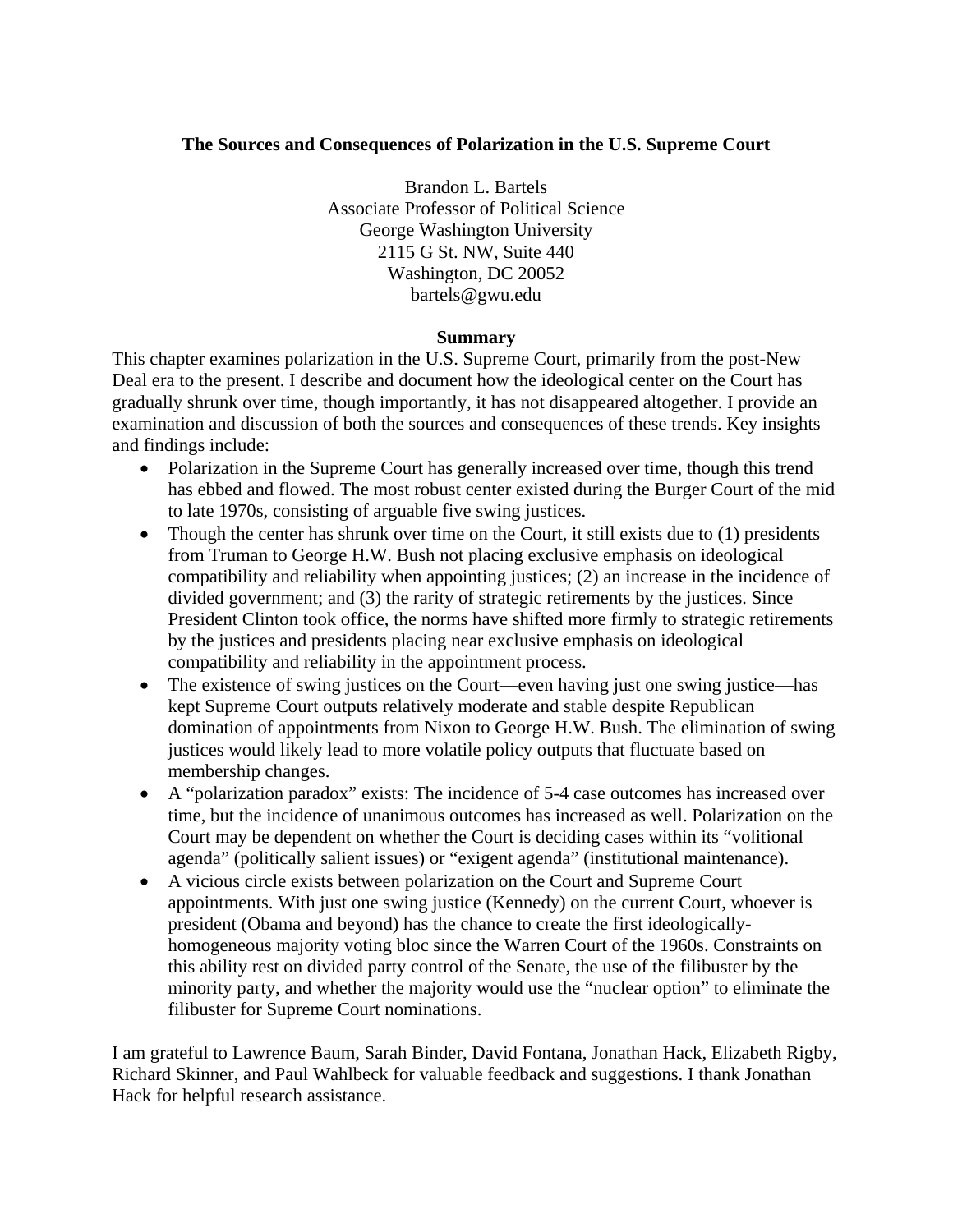How many times have you heard it? "A closely divided Supreme Court ruled today that [*insert ruling on hot-button legal-political issue*]. Justice Kennedy joined the four [*liberal/conservative*] justices in the 5-4 outcome...." This frequently reported event is a symptom of increasing polarization in the Supreme Court that has been occurring over time. The Court currently consists of four quite reliable liberal justices, four quite reliable conservative justices, and Justice Kennedy, the lone "swing vote" who generally tends to vote more conservatively than liberally but has voted with the liberals in several important cases. As other scholars have documented (e.g., Devins and Baum 2014), the current Court is arguably the most polarized Court in history. Republican and Democratic justices are now completely divided by ideology—all Republicans vote more conservatively than liberally, and all Democrats vote more liberally than conservatively. The polarizing change that occurred in Congress during the 1970s and especially the 1980s has also occurred in the Supreme Court. In short, the political center is disappearing, and Justice Kennedy is the last holdout.

It hasn't always been this way. Even as recently as about 35 years ago, as I will document, the Court consisted of a quite robust political center that included multiple—as many as four or five—swing voters at a given time. The political center on the Court has slowly disappeared, especially since the 1980s, which, not coincidentally, tracks the increase in polarization we have seen within and between the elected branches (Poole and Rosenthal 1984; Schlesinger 1985; Rohde 1991; Bond and Fleisher 2000; McCarty, Poole, and Rosenthal 2006; Devins and Baum 2014). The consequences of having zero swing voters relative to the status quo of one would be quite significant. If you think the Court is polarized now, wait until Justice Kennedy is replaced with a reliable liberal or conservative. That is probably not a hypothetical either. Such a move would have significant consequences, both for the nomination and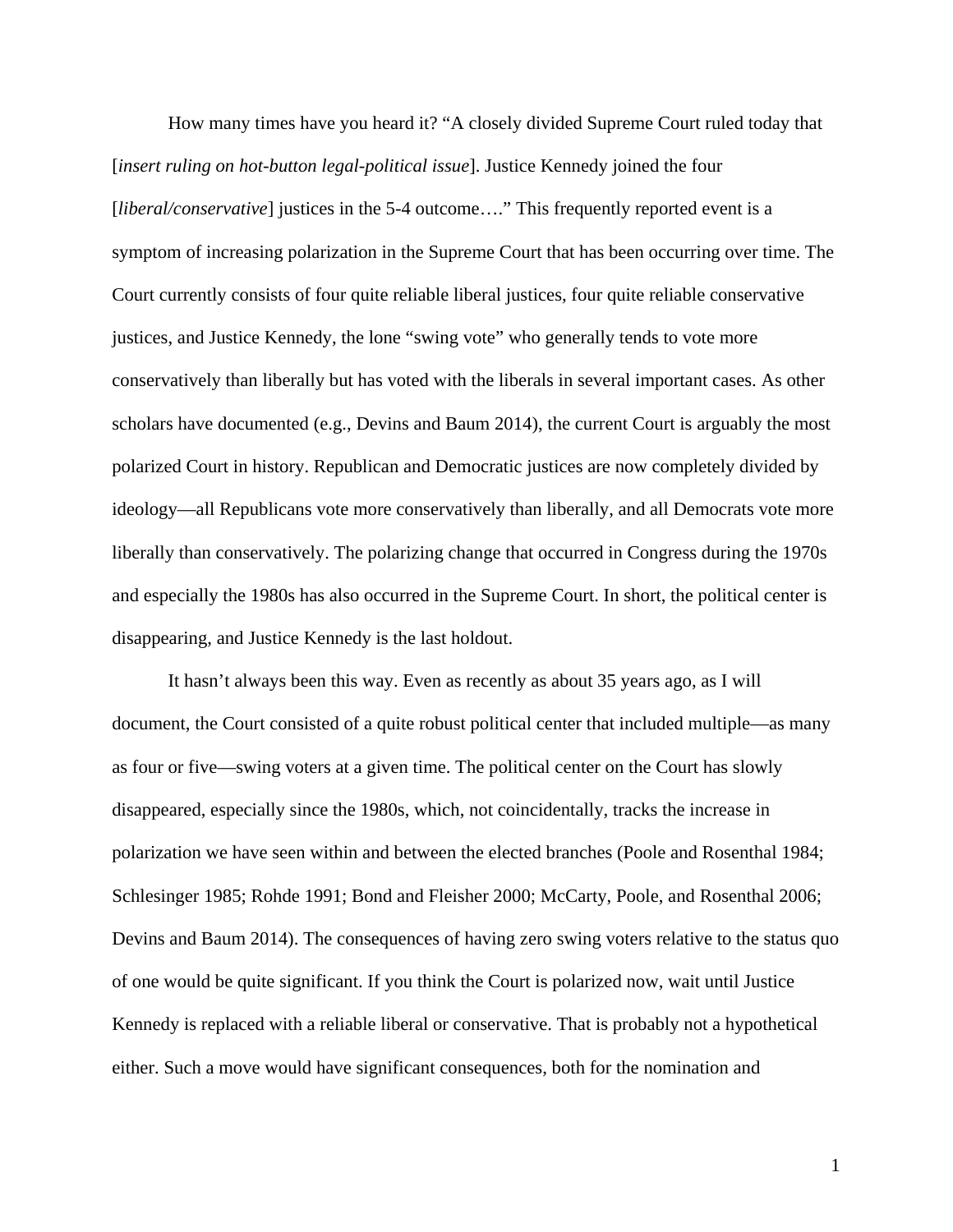confirmation processes (read: *World War III*) and the general nature and direction of judicial policymaking because the move from one to zero swing justices would represent a substantial and consequential increase in the degree of polarization on the Court.

In this chapter, I will expand on these issues by analyzing the sources and consequences of polarization on the Supreme Court. The time period on which I will focus consists of the Vinson Court and onward, i.e., the 1946 to 2012 terms.<sup>1</sup> Not only does this time period contain a wealth of data from the Supreme Court Database (Spaeth et al. 2013), but more substantively, it also marks the early part of the post-New Deal era during which the Court increasingly began to shift its focus to civil liberties and civil rights issue vis-à-vis "famous footnote 4" from *U.S. v. Carolene Products* (1938) (see, e.g., Pacelle 1991). I will also explore the various normative and policy implications that result from some of the insights I uncover.

Hopefully this chapter will encourage further research on polarization in the judicial branch generally, including delving into the sources and consequences of this phenomenon. While polarization among elected elites and the American public has been studied quite extensively,<sup>2</sup> a similar level of scholarly inquiry of the judiciary has not occurred (see, though, Clark 2009; Devins and Baum 2014). Such lack of attention partly reflects a continuing emphasis on micro-level models of judicial decision making surrounding the influence of ideological, legal, and strategic considerations (e.g., Segal and Spaeth 2002; Epstein and Knight 1998; Maltzman, Spriggs II, and Wahlbeck 2000; Richards and Kritzer 2002; Bailey and Maltzman 2008; Bartels 2009). And many of the extant macro-level analyses focus on external constraints imposed by Congress and the president (e.g., Segal, Westerland, and Lindquist 2011; Spiller and Gely 1992) or the public (e.g., McGuire and Stimson 2004; Mishler and Sheehan 1993) as

 $\overline{a}$ 

 $<sup>1</sup>$  See Devins and Baum (2014) for a broader historical sweep.</sup>

 $2$  On the distinction (and controversy) surrounding whether the mass public is polarized or merely better sorted, see Fiorina et al. (2006) and Abramowitz and Saunders (2008).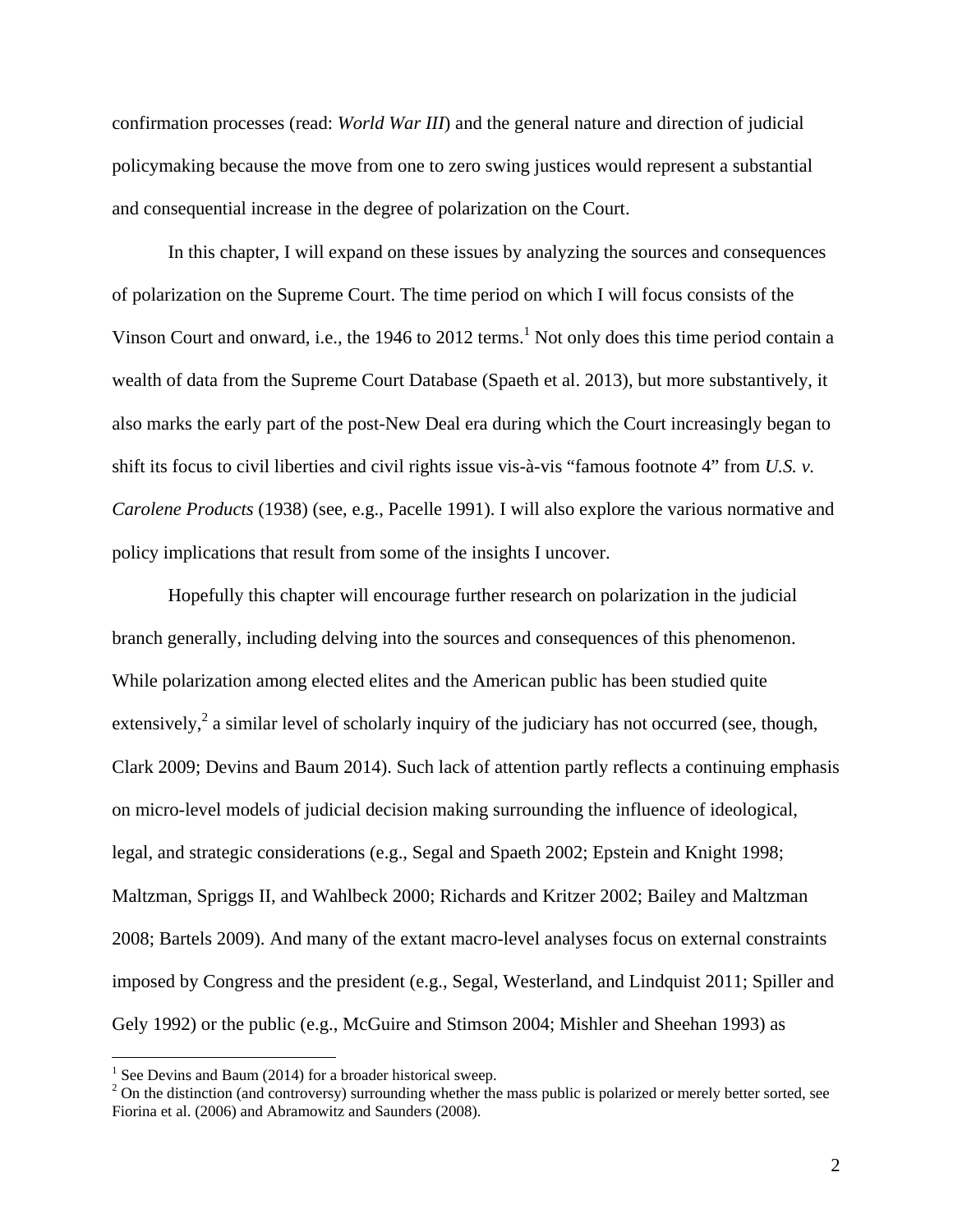opposed to polarization per se. As I will emphasize below, the study of polarization in the Supreme Court represents a confluence of various compelling areas of study: judicial appointments, judicial decision making, separation-of-powers dynamics, and the nature of policy outputs generally. Connecting the dots between these areas is the key to producing stimulating explanations of polarization.

### **The Political Context of Polarization: Judicial Appointments**

The degree of polarization—and the resulting shrinking center—has its roots in the changing nature of Supreme Court appointments. The Supreme Court appointment process has always been political (Epstein and Segal 2005), but such political foundations themselves have traditionally encompassed multiple facets, including partisan and ideological compatibility and reliability, patronage, geographic considerations, and demographics (e.g., Baum 2012; Epstein and Segal 2005; Epstein et al. 2006; Devins and Baum 2014). As a matter of fact, since FDR, who appointed justices based primarily on ideological/partisan compatibility with his New Deal agenda, presidential emphasis on non-ideological political considerations has come at the expense of ideological compatibility and reliability.

Dahl's (1957) landmark work on the Supreme Court as a policymaking institution essentially assumed that all presidents would appoint justices the way FDR did—on the basis of ideological compatibility, or choosing justices who would essentially vote in accordance with the president's preferences consistently over time. Combining this practice with the fact that the president, up to that point in time, appointed, on average, two justices per term, Dahl argued that the Supreme Court is essentially a partner in the extant political power structure, alongside the elected branches government, and can therefore serve as a powerful legitimacy-conferring mechanism for the policies produced by the elected branches. Dahl's theory and analysis provide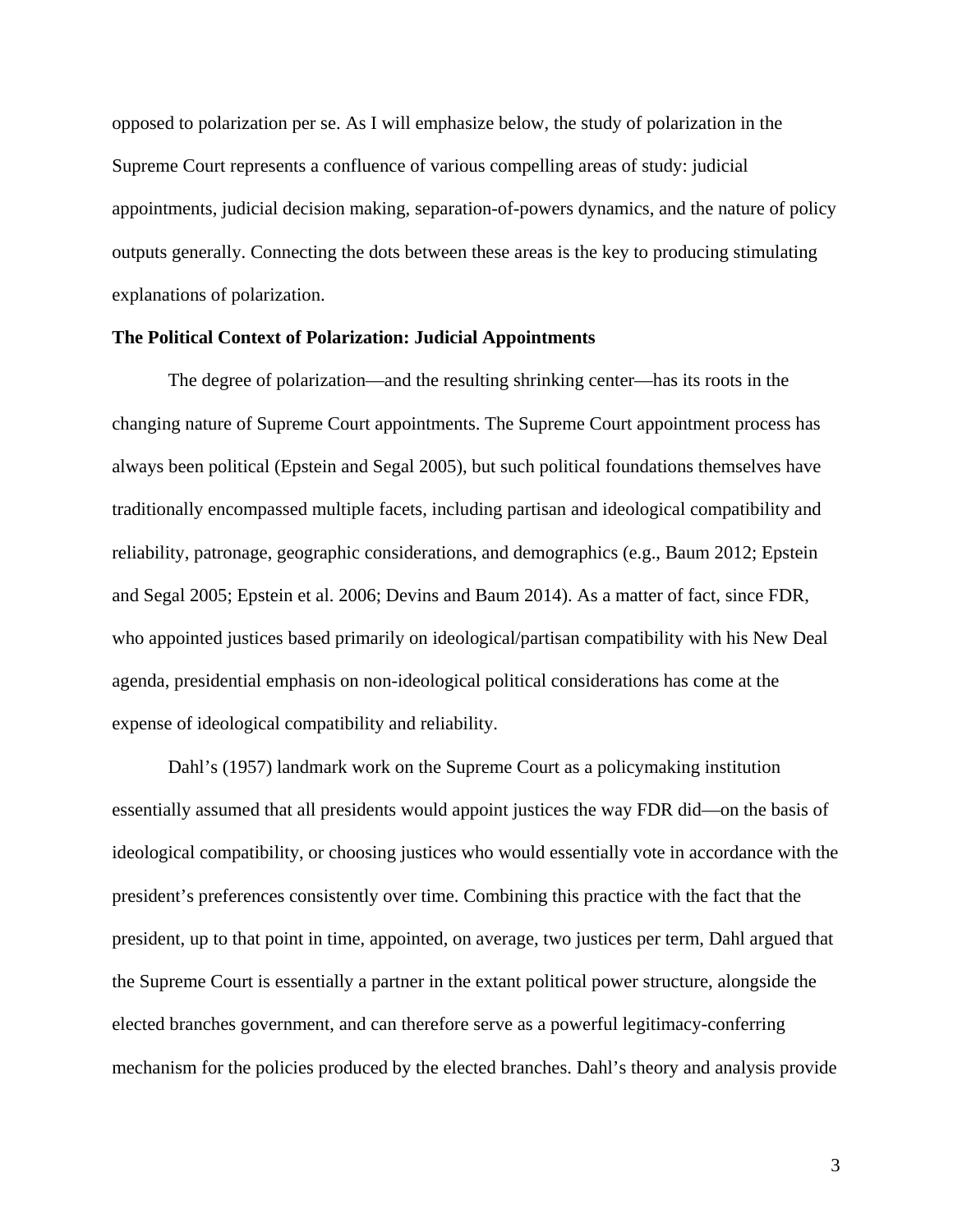a seemingly potent antidote to the "countermajoritarian difficulty"—the democratic dilemma of how an unelected branch of government could legitimately invalidate laws passed by democratic majorities—and a glimmer of hope for popular constitutionalists (e.g., Kramer 2004; Tushnet 1999).

In terms of thinking through how judicial appointments connect to polarization and the shrinking center, we must understand the foundations on which Dahl's theory rests. First, as mentioned, presidents choose ideologically compatible and reliable justices. Second, there must exist a coherent "ruling regime" between the president and the Senate—implying unified government—and that the Senate defers and likely agrees with the president's choice. Third, fairly regular turnover—via death or retirement—must occur on the Court such that the president (and the ruling regime) is able to secure his ideological imprint on the Court through his appointments. If these conditions are met, the degree of polarization on the Court will be a function of the ideological extremity of the ruling regime and the degree of political turnover in the elected branches. If the parties were more ideologically extreme over time, then when Democrats are in power, they should appoint reliable liberals and when Republicans are in power, they should appoint reliable conservatives. As power changes hands between Democrats and Republicans, the Court will build up robust liberal and conservative blocs of justices. On the other hand, if the party in power is more ideologically moderate or heterogeneous, the Court may contain a more robust political center.

Dahl's theory provides an intuitive framework for understanding the conditions that explain increases in polarization over time. In the present era, someone may read this account and say, "That sounds about right." But the history that unfolded from the post-New Deal period all the way up until the 1980s provides events, practices, and conditions that contradict, to an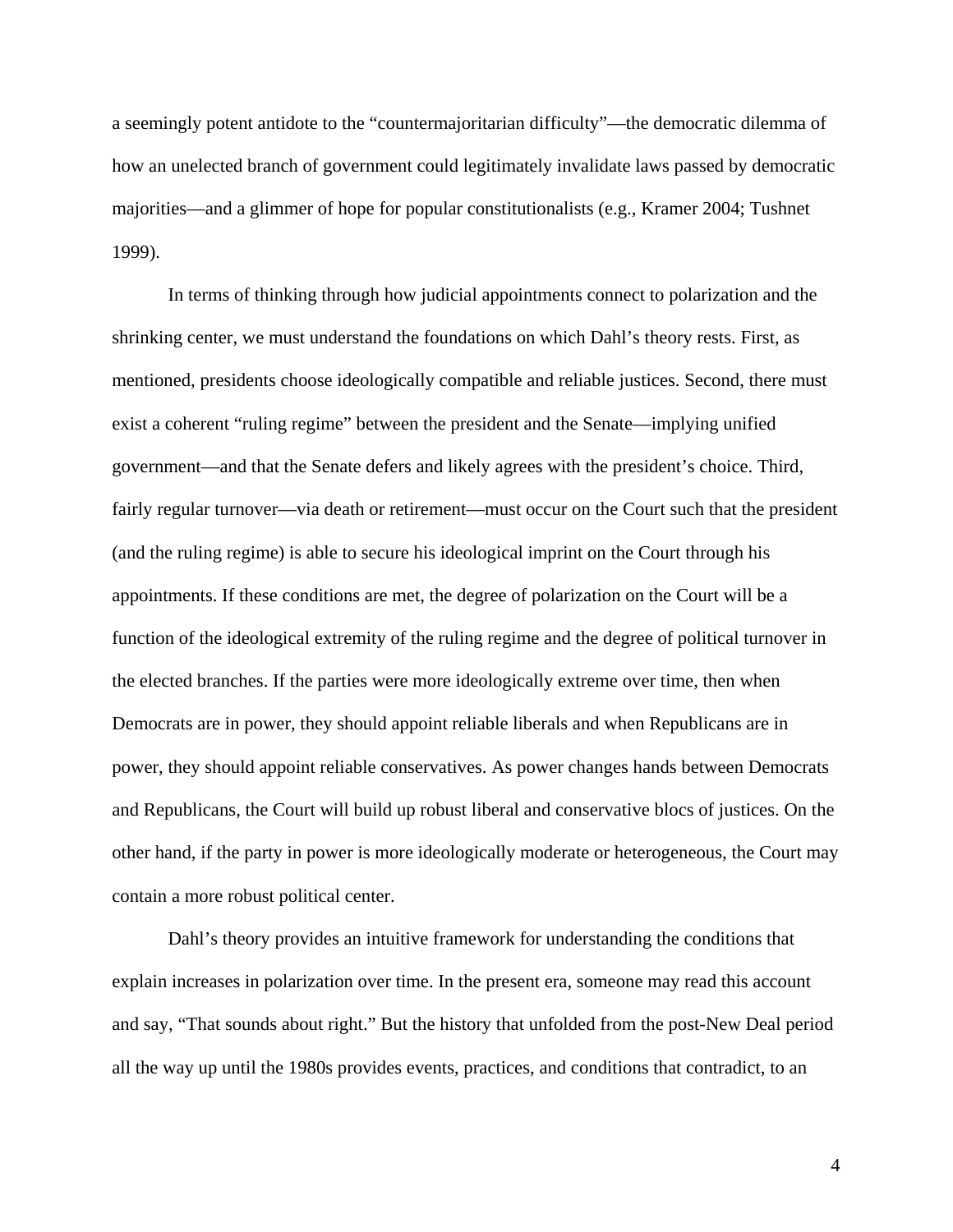extent, each of the three conditions that seem crucial to Dahl's theory. What happened?

During this period, presidents rarely chose justices *solely* on the basis of ideological compatibility and reliability. Once again, there is always a political reason for presidents appointing a particular justice, but pure ideological compatibility and reliability appeared to be lower than expected on the priority list for most presidents between Truman and George H.W. Bush. Presidents Truman and Eisenhower did not consistently choose justices based on ideological considerations. Truman actually chose mostly moderate to center-right justices (Vinson, Minton, and Clark) and even a Republican (Harold Burton). Truman placed more emphasis on personal friendships and patronage than ideological compatibility. Eisenhower the Republican, of course, appointed two of the architects of the Warren Court revolution: Chief Justice Warren and Justice Brennan. Another of his appointments was Justice Stewart, who was a key swing vote during the Burger era but not a reliable conservative. While it could be said that Eisenhower was perhaps more moderate and did not prefer to appoint reliable conservatives, he did appoint Harlan and Whittaker, both of whom were indeed quite conservative. And it is well known that Eisenhower expressed regret over his appointments of Warren and Brennan. President Kennedy appointed Justice Goldberg, a liberal, and Byron White, a moderate who voted conservatively on some issues, liberal on others, and was another key swing vote during the Burger and Rehnquist eras. White was appointed more out of friendship and loyalty to Kennedy.

President Johnson was the perhaps the first since FDR to consistently appoint ideologically compatible justices in Abe Fortas and Thurgood Marshall (both reliable liberals), though he also emphasized personal friendship and loyalty, not to mention orchestrating perhaps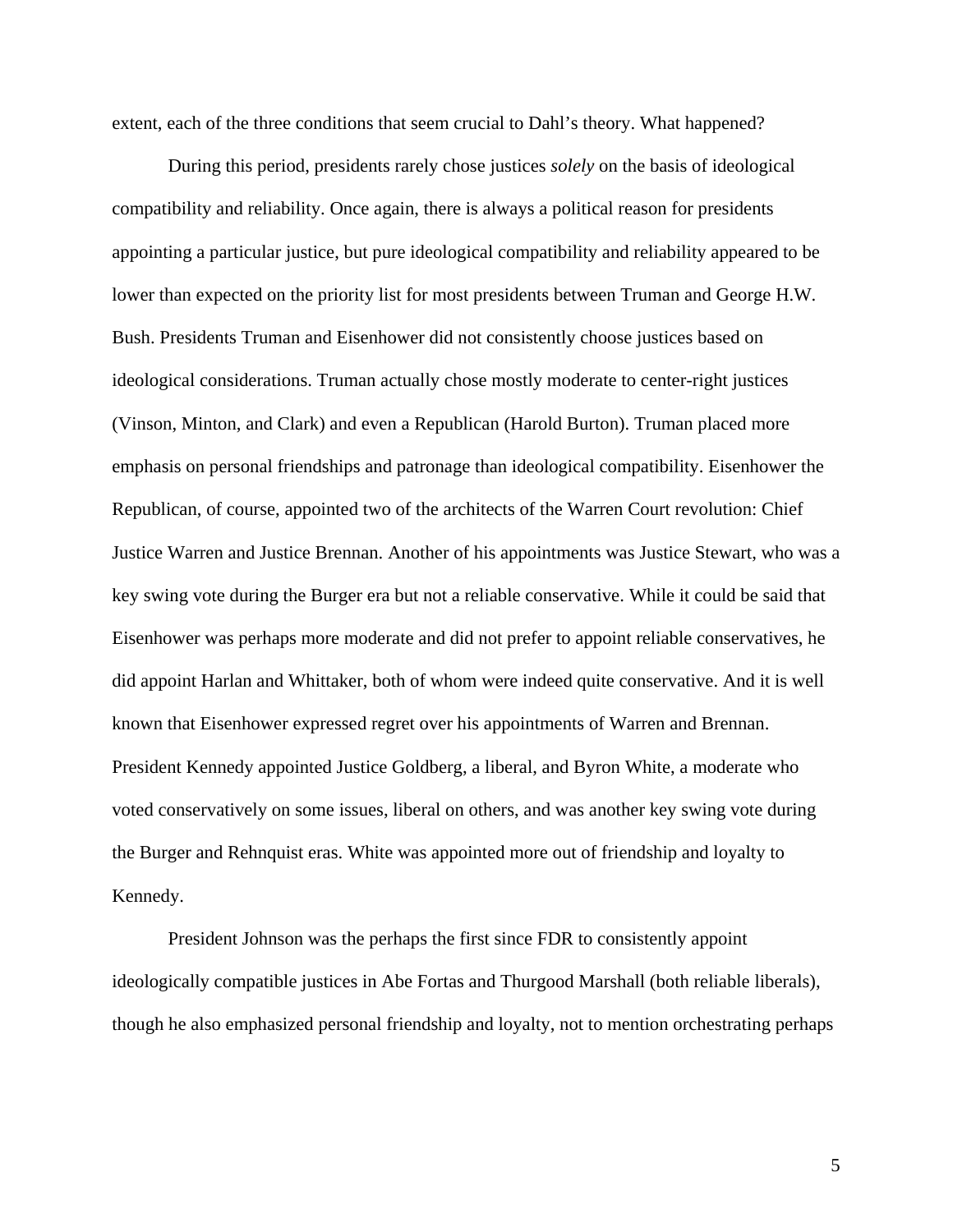both vacancies.<sup>3</sup> President Nixon appointed Chief Justice Burger and Justice Rehnquist, both reliable conservatives, but also Justice Blackmun, who started out as conservative but ended up becoming moderate and then quite liberal by the end of his career. Nixon also appointed Justice Powell, a southern Democrat who was a swing vote on the Court during the Burger era. President Ford appointed Justice Stevens, a moderate Republican who would eventually become the most liberal member of the Court. Coming out of Watergate, Ford emphasized qualifications and moderation over rigid ideological compatibility, though Ford is often characterized as a centerright president himself. No vacancies occurred under President Carter. President Reagan appointed Justices O'Connor and Kennedy, who would become swing votes, and Justice Scalia, a reliable conservative. Kennedy was perceived as a safe choice after the contentious confirmation process and rejection of Robert Bork and the controversial withdrawal of Douglas Ginsberg due to drug allegations. President George H.W. Bush appointed Justice Thomas—a very reliable conservative—but also Justice Souter, who started out moderate but became a reliable liberal vote in the 1990s until his retirement in 2009.

Starting with President Clinton (who appointed reliable liberals, Justices Ginsburg and Breyer), presidents have increasingly—and successfully—emphasized ideological compatibility and reliability as standards for selecting justices. As I will discuss later in this essay, it is important to note that all six appointments starting with Ginsburg occurred under unified party control of the Senate and the presidency. President George W. Bush appointed reliable conservatives Chief Justice Roberts and Justice Alito, while President Obama appointed reliable liberals, Justices Sotomayor and Kagan. Obama also emphasized racial and gender diversity with

 $\overline{a}$ 

 $3$  In order to appoint Thurgood Marshall, whom Johnson wanted to make the first African American Supreme Court justice, to the bench, LBJ appointed Justice Tom Clark's son, Ramsey Clark, to become U.S. Attorney General. LBJ then convinced Justice Clark to retire from the Supreme Court because his continued presence on the Court would pose too many conflicts of interest with his son.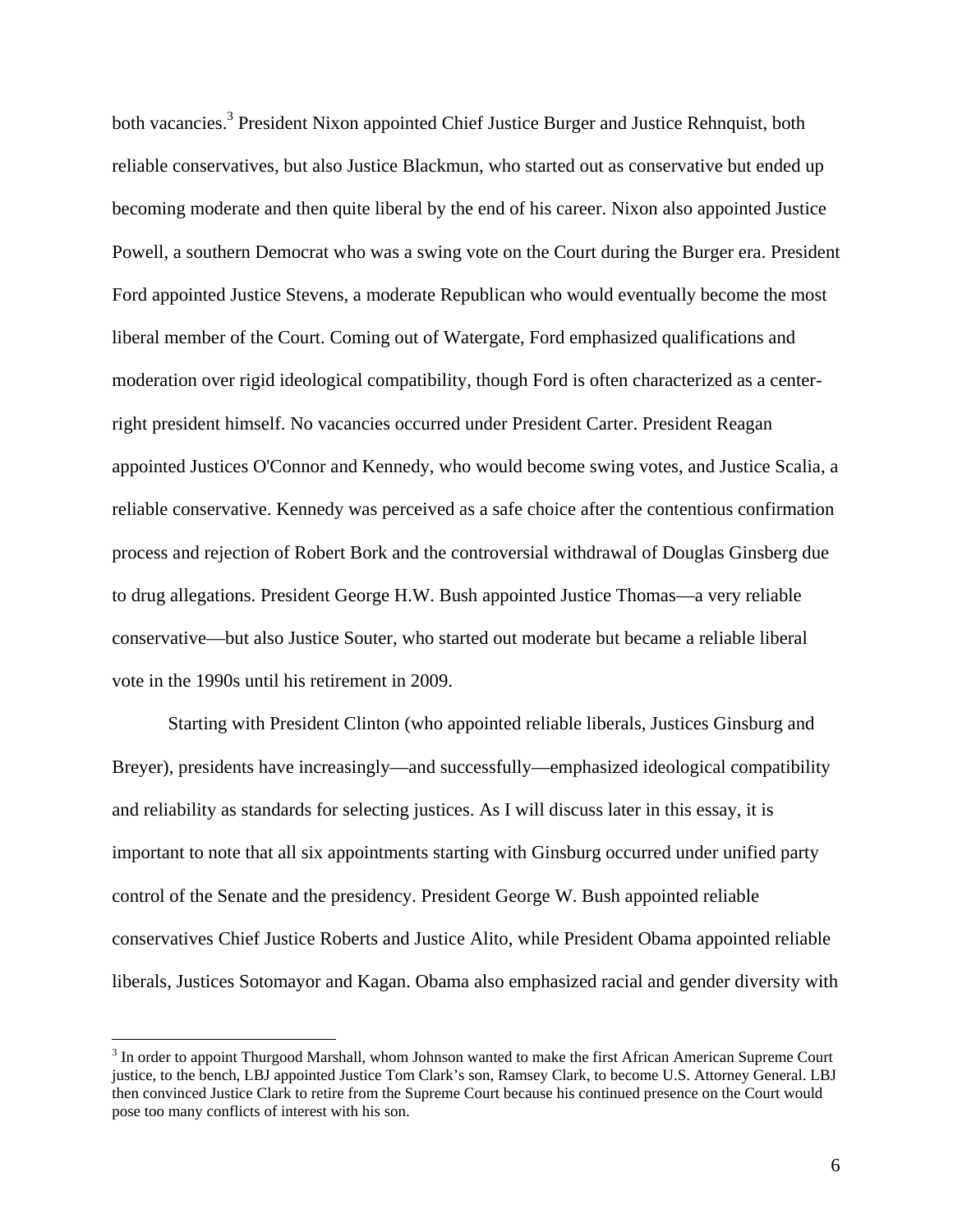his appointments, but it appears that ideological compatibility was the overarching consideration. One could argue, then, that the practice of presidents consistently appointing justices based purely on ideological compatibility and reliability grounds is a relatively recent phenomenon. Today, presidents place near exclusive focus on ideological compatibility and reliability.

It is important to understand how presidential reliance on pure ideological concerns is driven by the other two conditions underlying Dahl's theory—whether a coherent ruling regime is in place and nature of turnover and replacement on the Court. A president's ability to pack the Court with ideologues and shape the ideological balance of the Court will be constrained by the Senate and the level of scrutiny it places on the president's nominees. This becomes especially relevant when the Senate is controlled by the opposite party as the president, since the president may be inclined to moderate his appointments so as to avoid defeat in the Senate (e.g., Moraski and Shipan 1999). The post-New Deal era saw an increase in divided government generally and an increase in divided party control between the president and Senate. 32 of the 70 years (46%) between 1945 to 2014 have seen divided party control between the president and Senate. To put that figure in some historical context, divided party control of the president and the Senate occurred in only 10 of the 68 years (15%) between 1877 (post-Reconstruction) and 1944. Thus, the concept of a coherent "ruling regime" between the president the Senate with respect to Supreme Court appointments meant significantly more in the 1877-1944 period than it did from 1945 onward. Simply put, it means that presidents in this latter era were more constrained from placing an exclusive focus on ideological compatibility and reliability.

Ideological polarization in the Senate has also contributed to increasing Senate scrutiny of Supreme Court nominees. As the Warren Court inserted itself into some of the most hotbutton social and political issues of the day, the Senate placed an increasing focus on ideological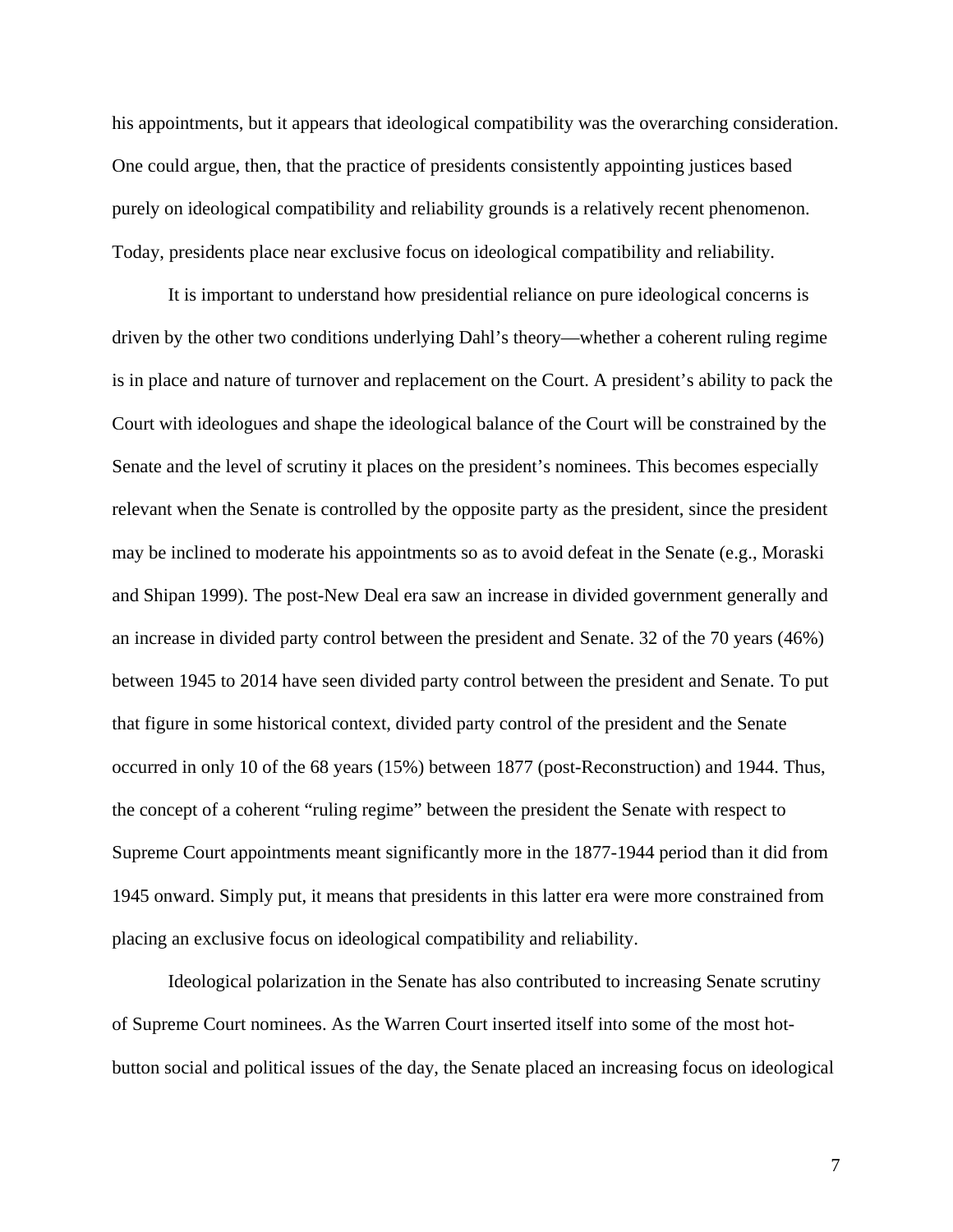considerations as early as the 1950s (Epstein et al. 2006). As the Senate became even more polarized since the 1980s, Senate scrutiny became even stronger. Robert Bork was rejected by the Senate in 1987, and Clarence Thomas, who faced sexual harassment allegations in the midst of his nomination process, was confirmed with just 52 votes. Interest groups and other elites have also factored very strongly into the equation leading to increased scrutiny in the appointment process (e.g., Caldeira and Wright 1998; Caldeira, Hojnacki, and Wright 2000; Devins and Baum 2014). In short, the president, senators, and policy demanders are intent on appointing ideologically like-minded justices to the bench. But the more the ideological interests of these actors diverge, the less freedom the president has in appointing a completely ideologically compatible justice.

The near-exclusive focus on ideological compatibility and reliability today is also driven by what many ideologues today widely agree were "mistaken" appointments. Conservative Republicans raise this concern most prominently, and justifiably so, given the liberal conversions undertaken by Republican-appointed Justices Blackmun (appointed by Nixon), Stevens (appointed by Ford), and Souter (appointed by George H.W. Bush). And two Reagan appointees—Justices O'Connor and Kennedy—became consummate swing justices during the 1990s and 2000s and cast crucial and pivotal liberal votes in several significant cases.

The nature and frequency of turnover on the Court also plays a role in the extent to which the president can place his or her ideological imprint on the Court and shift the Court's balance of power. A president only has the ability to alter the ideological balance of power on the Court if the person s/he is appointing is significantly more ideologically compatible with the president than the person s/he is replacing. In other words, a conservative president will not alter the balance of the Court if s/he appoints a conservative justice to replace an equally conservative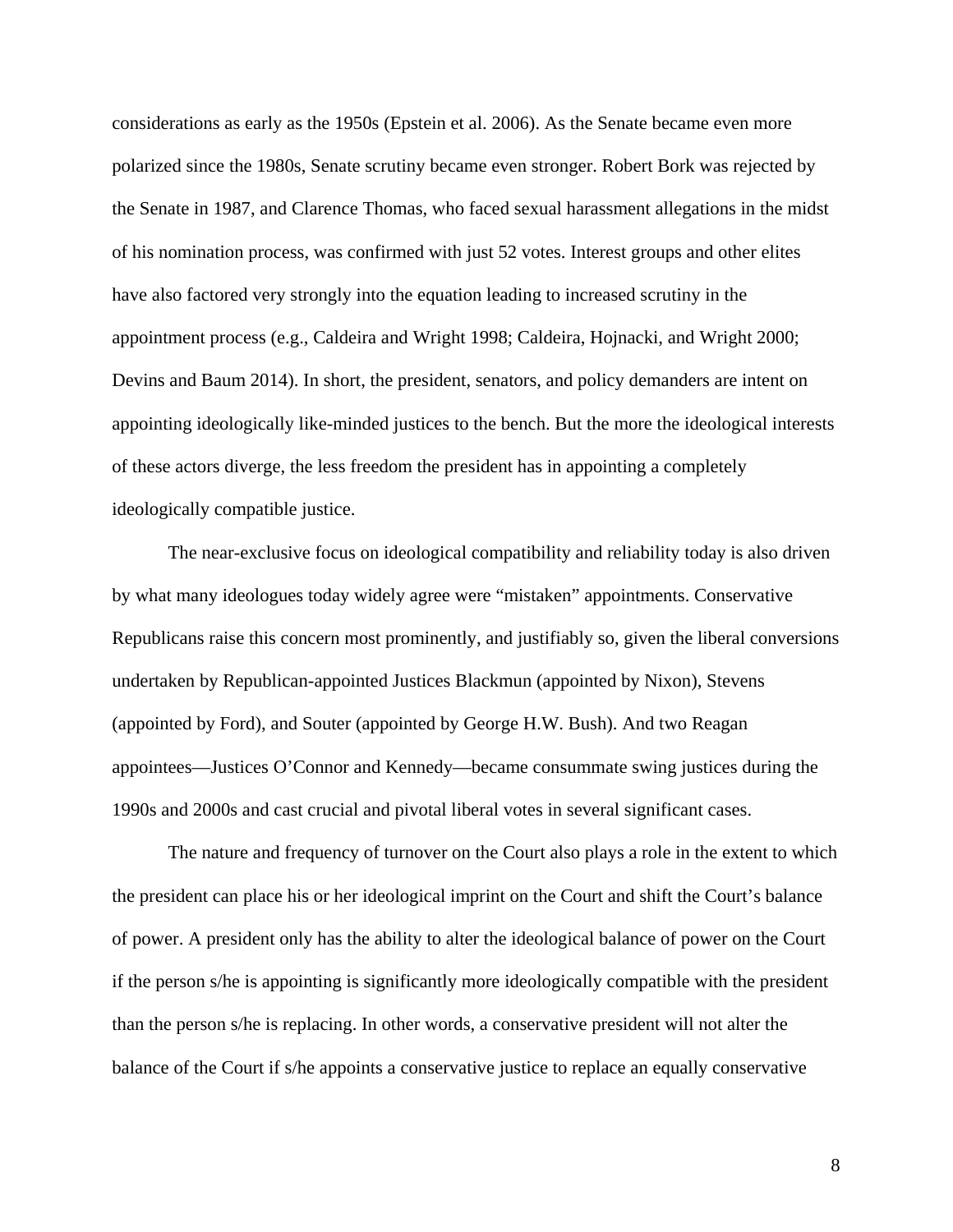justice. A conservative president can only alter the Court's ideological balance if s/he replaces a moderate or liberal departing justice with a strongly conservative justice. In the modern age of "strategic retirements," where justices choose to retire during the tenure of an ideologically likeminded president, the president typically trades in one ideologically compatible justice for another. Thus, given these realities, the only way for the president to alter the ideological balance on the Court is if an ideologically incongruent justice dies on the bench or is forced to retire due to bad health.

From Truman to George H.W. Bush, strategic retirements as I have described them are actually not as frequent as one might think. Chief Justice Vinson and Justice Jackson (appointed by Truman and FDR, respectively) died while President Eisenhower was in office. Though these justices were actually quite conservative on many civil liberties issues, when Eisenhower was given the opportunity to replace these Democrats, he appointed Earl Warren and John Harlan. I have discussed Chief Justice Warren, whom Eisenhower regretted appointing; as mentioned, Justice Harlan was a fairly reliable conservative until his retirement in 1971. Justices Minton (Truman appointee) and Reed (FDR appointee) also retired while Eisenhower was office, giving Eisenhower four consecutive opportunities to replace Democrats with Republicans—and five straight opportunities if you count the replacement of Justice Burton (a Republican appointed by Truman) with moderate Potter Stewart. Though it is difficult to fully understand Eisenhower's views on the many of the social issues that would eventually come before the Court, his choice of William Brennan to replace Justice Minton would certainly have long-term implications, as Brennan would remain a liberal bulwark on the Court until his retirement in 1990. Eisenhower used half of his opportunities to replace Democrats with Republicans (because of non-strategic retirements and deaths) in order to appoint the two primary leaders of liberal legal change in the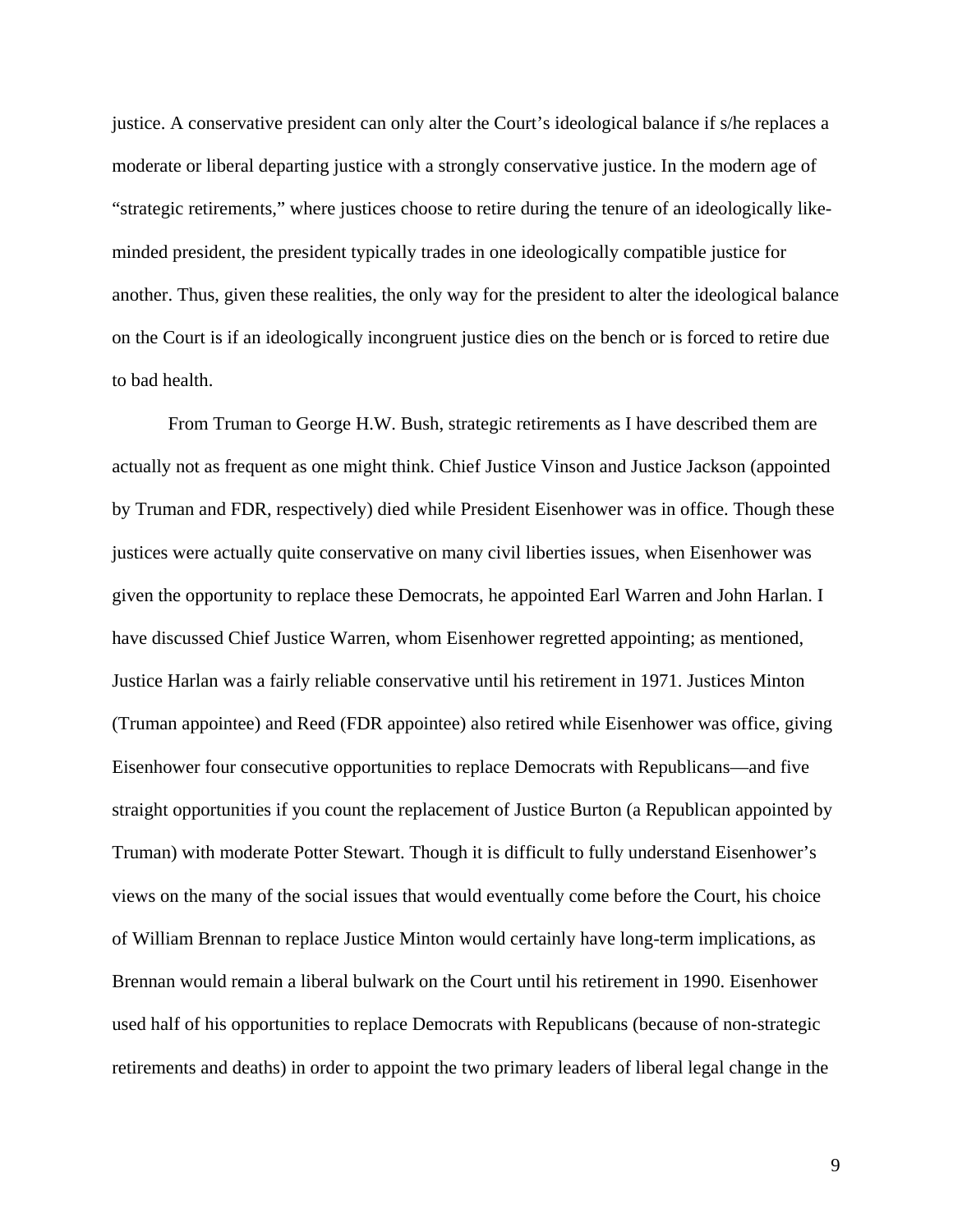1950s and 60s. Though again, with civil liberties not quite dominating the Court's agenda in the 1950s, Eisenhower could not have fully forecast the liberal legal change that was about to come via two of his appointments.

 The eight years of JFK and LBJ generated just one out of four opportunities to replace a Republican with a Democrat—JFK replaced Justice Whittaker (who resigned due to disability) with Justice White, who was not a reliable liberal by any means and became a swing vote. On the other hand, Republican Presidents Nixon and Ford had four opportunities, out of five vacancies, to replace Democrats with Republicans. With Nixon making an issue of putting "law and order" justices on the bench during his 1968 presidential campaign, one would think he was looking to appoint reliable conservatives. He was half successful in the long term. He of course replaced Chief Justice Warren with Warren Burger, Fortas with Blackmun (after two previously failed attempts), Black with Powell (a Southern Democrat), and then President Ford replaced Douglas with Stevens. Rehnquist replaced Harlan. Nixon certainly moved the Court rightward, and as I will show, the Court's policymaking reflected this change but not nearly as much as one might have forecast. With Blackmun's (and Stevens's) liberal metamorphosis and Powell's moderation, conservatives by the 1980s and 90s were yearning for more reliable conservatives.

 President Reagan's three appointments replaced Republicans with Republicans, though, as mentioned, two of those—Kennedy and O'Connor—turned out to be swing votes who cast their fair share of liberal votes in big cases, while the other—Justice Scalia—is the poster child for "reliable conservative." It is important to note that in retrospect, Reagan did not shift the ideological balance of the Court because his appointees roughly reflected the ideologies of the justices they replaced. O'Connor replaced the swing vote Justice Stewart; and O'Connor actually maintained a quite conservative voting record in the 1980s and then moderated beginning in the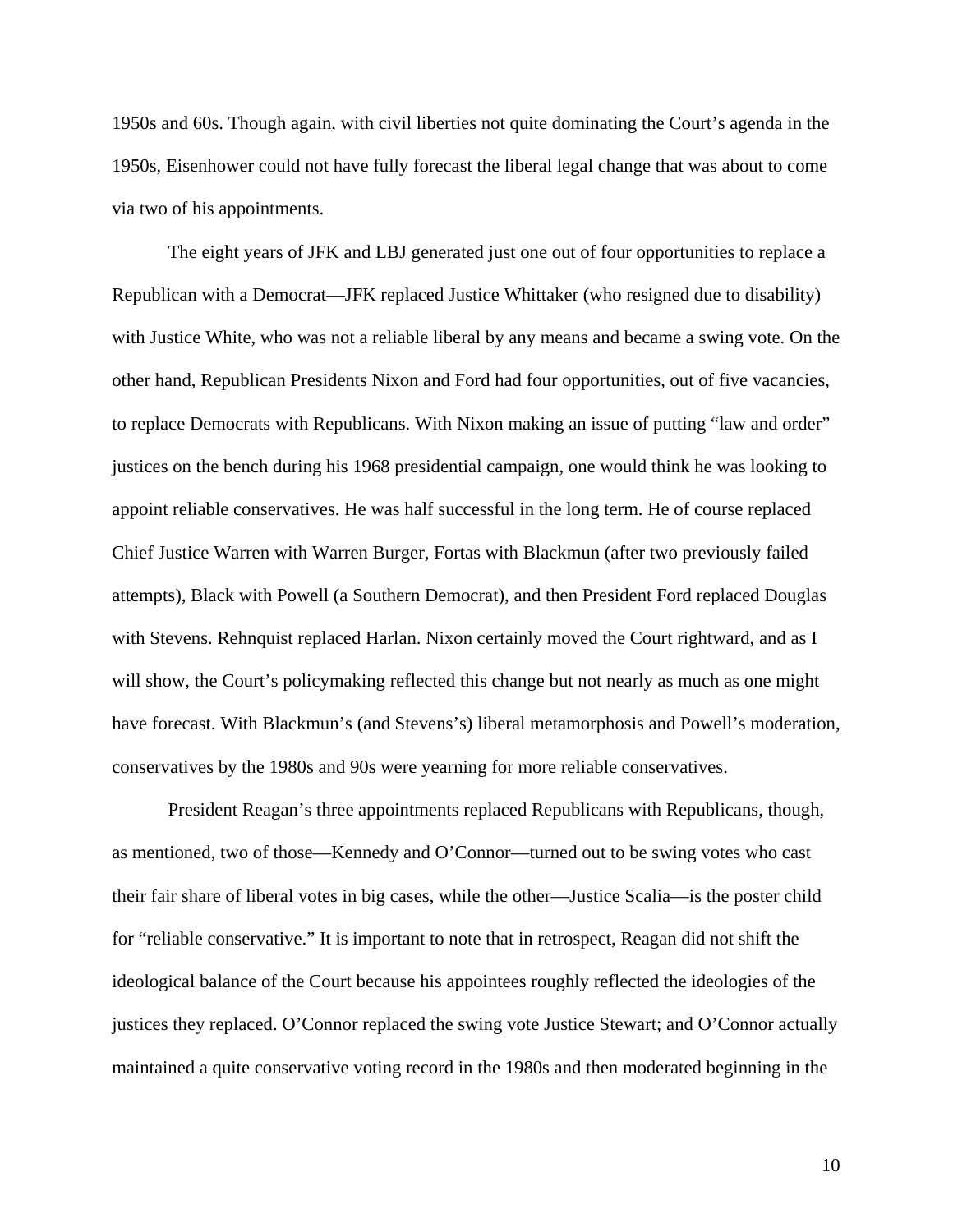early 1990s. Kennedy replaced Powell, another center-right justice. And Scalia replaced Burger.

 Perhaps the biggest blow to liberal hopes was the one-two punch of the health-induced retirements of Justices Brennan and Marshall—liberal icons in their own respects for substantial parts of the 20<sup>th</sup> century—during the presidency of George H.W. Bush. In retrospect, Bush was half successful in transforming the Court—he replaced Marshall with Clarence Thomas, who would become most reliable conservative on the Court. But he replaced Brennan with David Souter, who would become the third in the trifecta of Republicans-turned-liberals on the Court (alongside Blackmun and Stevens). Souter's liberal metamorphosis was surely the straw that broke the camel's back—perhaps for both conservatives and liberals. For conservatives, this was yet another in a long line of missed opportunities to pack the Court with reliable conservatives. Think of it this way: Since LBJ put Thurgood Marshall on the Court, Republican presidents (Nixon, Ford, Reagan, H.W. Bush; recall Carter had no appointments) had *ten straight appointments*—*six of which were opportunities to replace Democrats with Republicans*. Upon Justice Thomas's confirmation in 1991, the Court was staffed with 8 Republican appointees, the lone Democrat being Justice White, whose voting record by then could be characterized as center-right.<sup>4</sup> It is no wonder that in the wake of this phenomenon (which conservative policy demanders would surely consider a missed opportunity, to say the least, especially in light of the increasing number of social issues on the Court's agenda), the rallying cry of conservative activists was, "No more Blackmuns, Stevenses, or Souters." Why not add to that list "O'Connors and Kennedys." One must remember, however, that different norms pervaded appointments in the 1940s through 1970s than they do today. Though all appointments are political in some way,

 $\overline{a}$ 

<sup>&</sup>lt;sup>4</sup> The Court that decided the landmark abortion case, *Planned Parenthood v. Casey* (1992), consisted of 8 Republican appointees. And the 1 Democrat on the Court, Justice White, dissented in *Roe v. Wade*. Yet the Court upheld the core of *Roe* that there exists a constitutional right for a woman to obtain an abortion. On the other hand, the Court lowered the level of scrutiny applied to abortion regulations, which gave states more latitude to impose restrictions on this right that did not pose an "undue burden" to a woman seeking to obtain an abortion.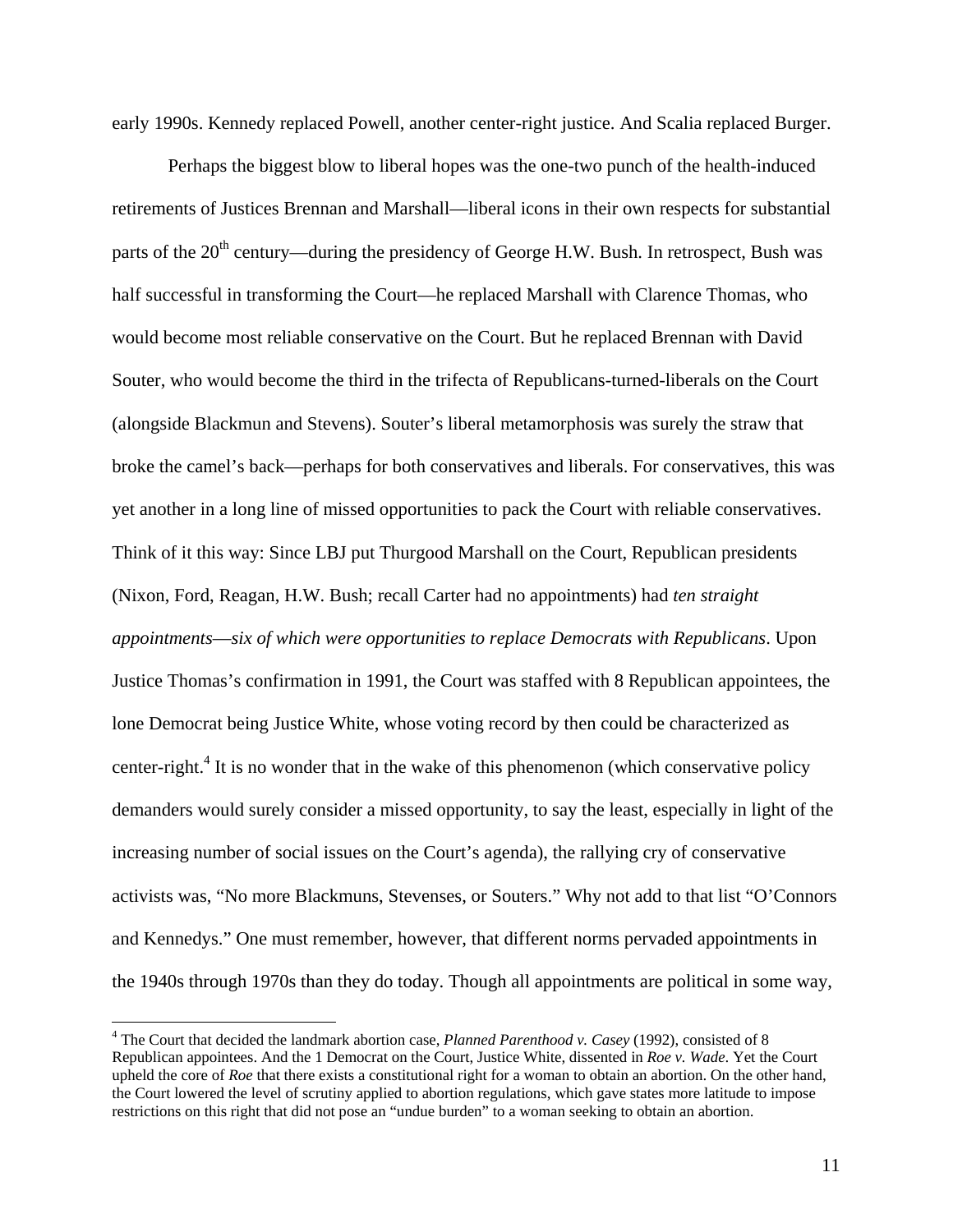it was not the norm in those days for ideological compatibility and reliability to be the most dominant consideration. Today, it is.

 Starting with President Clinton, justices have strategically retired on a consistent basis so that the president can nominate a justice who is both ideologically compatible and reliable.<sup>5</sup> Thus, we have come full circle to Dahl's thesis, and the consequences for increased polarization are significant, as I will discuss later. The one lingering contradiction to Dahl's thesis is that since justices are staying on the bench for so long now, presidents rarely get two appointments per term. Since FDR transformed the Court, that trend held for about 30 years: Truman made 4 appointments in 8 years. Eisenhower made 5 in 8 years. JFK/LBJ made 4 in 8 years (though as mentioned, LBJ orchestrated two retirements). Nixon/Ford made 5 in 8 years. The "2-per-term" norm falters starting with Carter, who, as mentioned, did not make any appointments. Reagan made 3 in 8 years. H.W. Bush did make 2 in 4 years, but Clinton and George W. Bush each appointed just 2 justices in their 8 years as president. The eleven-term span from the 1994 term through the end of the 2004 term marks the longest natural court—i.e., period of membership stability—since the 1820s. And Obama has appointed just 2 justices in his 6 years so far.

## **Documenting the Disappearing Center on the Supreme Court, 1946-2012**

 For a large share of the post-New Deal era, we have seen how (1) strictly ideological considerations in the appointment process took a back seat to other political considerations; (2) divided party control of the Senate and presidency often constrained the president's appointments; and (3) some justices transformed ideologically during their tenures. These practices and behaviors help tell a larger story of how polarization was held in check and how a robust ideological center was maintained on the Court. Multiple swing justices on the Court were

 $\overline{a}$ 

<sup>&</sup>lt;sup>5</sup> Note that Republican appointees Blackmun, Stevens, and Souter, each of whom retired under Democratic administrations, had become quite liberal well before their retirements.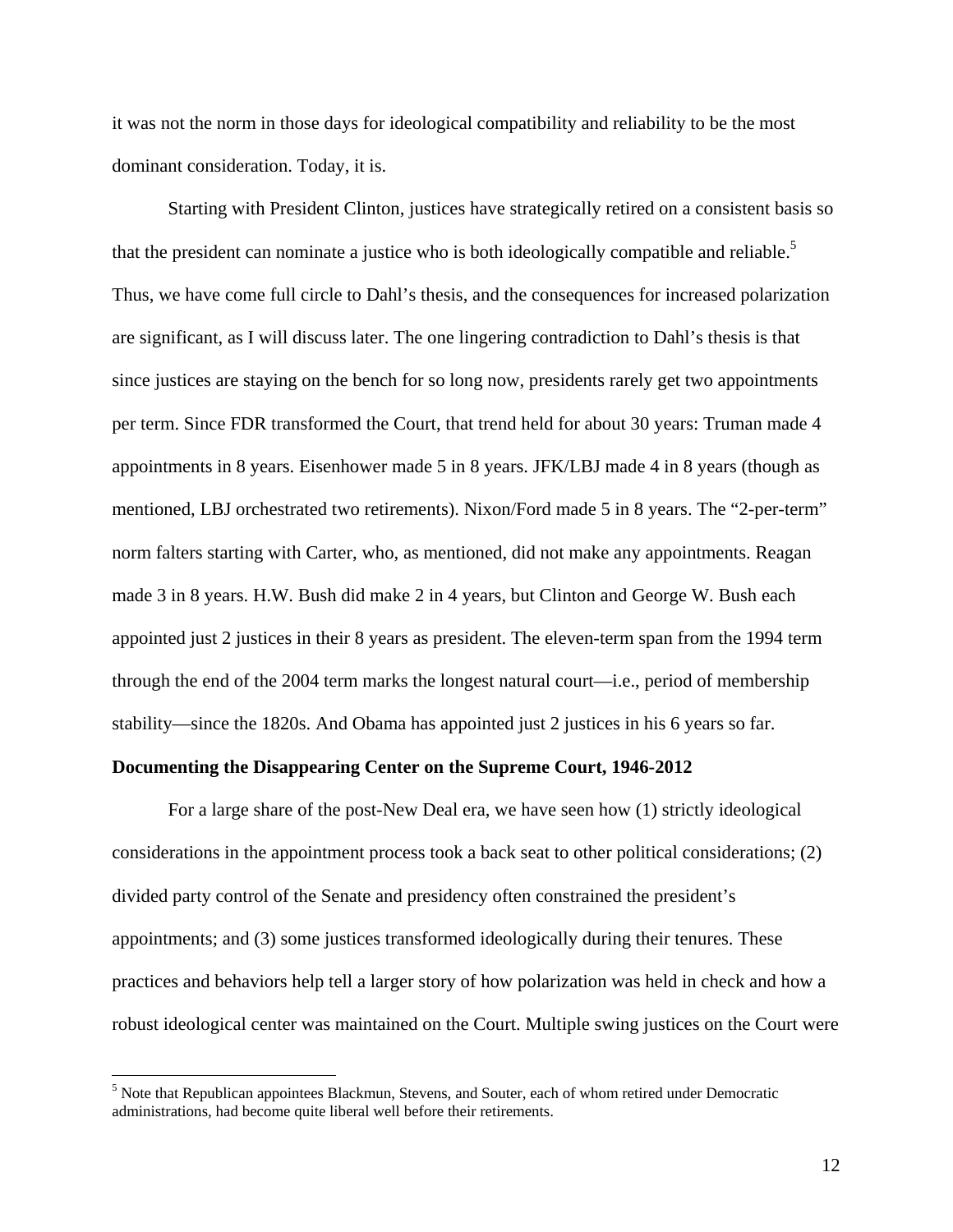capable of casting both liberal and conservative votes on highly salient issues of the day. Ideological polarization was relatively low for large chunks of this era, though it has increased as the middle has slowly dwindled in numbers. Measuring and documenting the degree of polarization on the Supreme Court is complicated by a small-n problem. Typically, polarization is defined by the ideological distance between the two parties (i.e., between the medians of each party) and the degree of intra-party ideological homogeneity (e.g., Devins and Baum 2014; McCarty, Poole, and Rosenthal 2006; Rohde 1991). Devins and Baum (2014) use Martin and Quinn's (2002) ideological scores to calculate (1) ideological distances between the Republican and Democratic median justices and (2) ideological homogeneity among both Republican and Democratic justices. Clark (2009) applies an existing measure from economics to tap ideological heterogeneity on the Court (using ideological preference scores).

 In order to document the shrinking center and the degree of polarization more generally, I focus on the voting behavior of justices and specifically what I call a justice's "swing capacity," or a justice's willingness to join the majority—particularly in close votes (e.g., 5-4 or 6-3) regardless of whether the case outcome is liberal or conservative. Thus, a justice with a high swing capacity should maintain a small difference in the percentage of times s/he is in liberal versus conservative majorities. Think about the theoretical connection to a truly pivotal (median) voter in a unidimensional policy space: The median voter should theoretically be in the majority 100% of the time, regardless of the direction of the collective outcome.

 To examine the swing capacity concept, I analyze data consisting of all formally-decided Supreme Court cases<sup>6</sup> spanning the 1946-2012 terms of the Court. Collected from the Supreme Court Database (Spaeth et al. 2013), the data contain 7,400 cases and 66,335 justice-votes. This

 $6$  Formally-decided cases are those that receive the full treatment of oral argument and an opinion from the Court. In the Supreme Court Database (Spaeth et al. 2013), these are cases for which the variable *decisionType* = 1, 6, or 7. I use citation as the unit of analysis.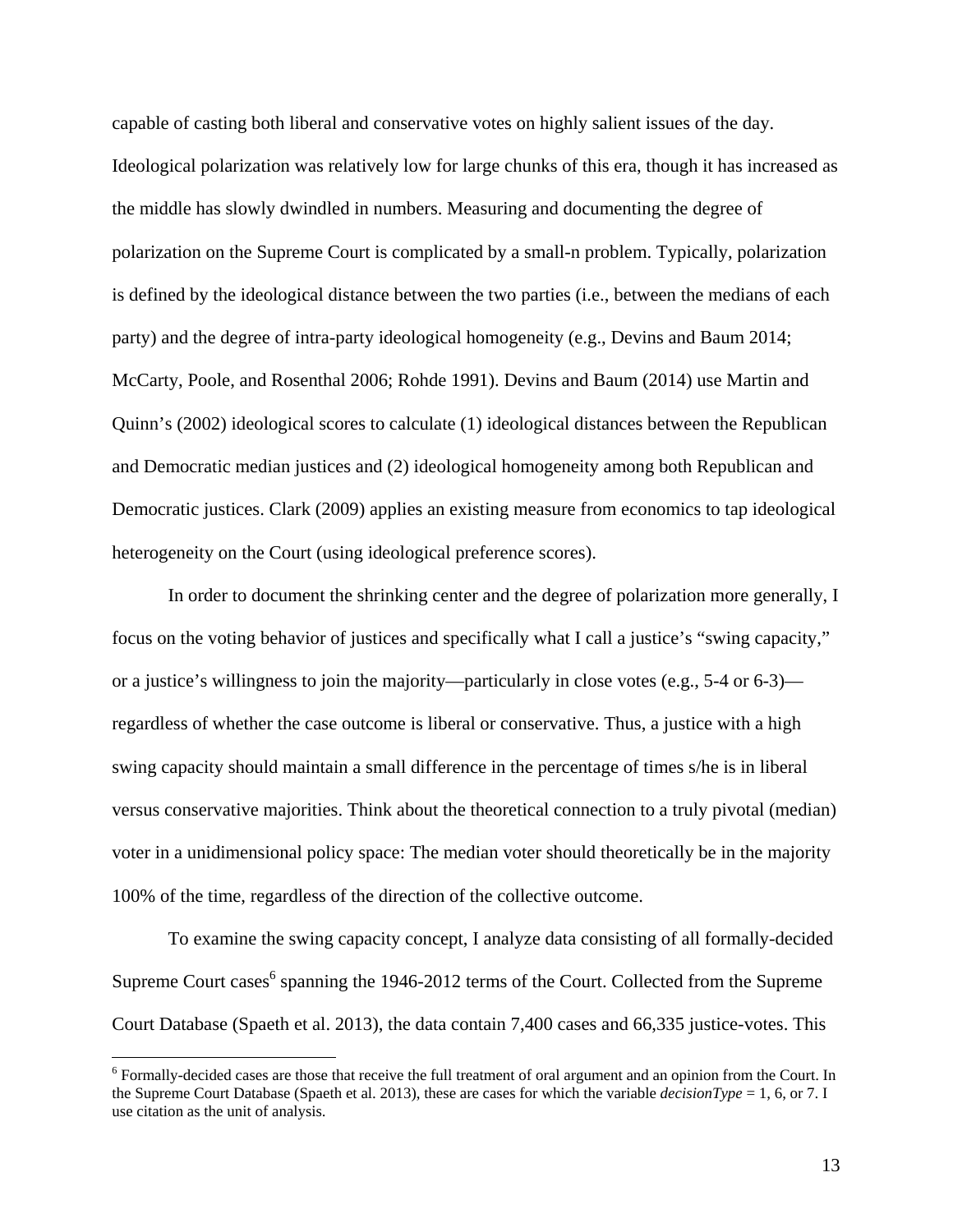covers five Chief Justice eras: the Vinson, Warren, Burger, Rehnquist, and Roberts Courts. All of the years are reported with respect to the Court's annual *terms*, which range from October of the term year to September of the following year. For example, the 1946 term ranges from October 1946 to September 1947. For this analysis, I have subdivided the entire 1946-2012 terms into 9 relatively cohesive time periods where there was a relatively low degree of membership change (or at least a relatively low degree of consequential membership change) but also contains a large enough number of cases to draw meaningful conclusions. I also try to keep to the total number of eras relatively low. In some eras (e.g., Warren 1953-61), there is frequent membership change, but other eras are pure natural courts with no membership change (i.e., the last two Burger eras and the 11-term Rehnquist Court from 1994-2004).

 Figures 1 and 2 present graphical representations of the swing capacity concept. Figure 1 presents the proportion of the time each justice is in the majority when the outcome is liberal and when it is conservative. These proportions are calculated for relatively close votes, which I limit to 5-4 and 6-3 outcomes.<sup>7</sup> Each graph is sorted by proportion in the liberal majority. Note that a high swing capacity occurs when the gap between the two bars (for liberal and conservative majority) is small, since that represents a justice's tendency to be in the majority regardless of whether the Court's ruling is liberal or conservative. On the other hand, a large gap between the bars represents a low swing capacity, since it indicates a justice's tendency to be in the majority contingent on whether the outcome is liberal or conservative. Figure 2 presents graphs of these gaps between the bars in Figure 1. Specifically, Figure 2 graphs the absolute difference between a justice's proportion in the majority for a liberal outcome and the proportion in the majority for a conservative outcome. Once again, smaller absolute differences represent higher swing

<sup>&</sup>lt;sup>7</sup> More specifically, I define close votes as those where the difference in majority and minority votes is  $\leq$  3. This mostly captures 5-4 and 6-3 outcomes, but it can also encompass close outcomes when the number of participating justices is less than 9 (e.g., 5-3 outcomes on an 8-member Court where a justice recuses him or herself).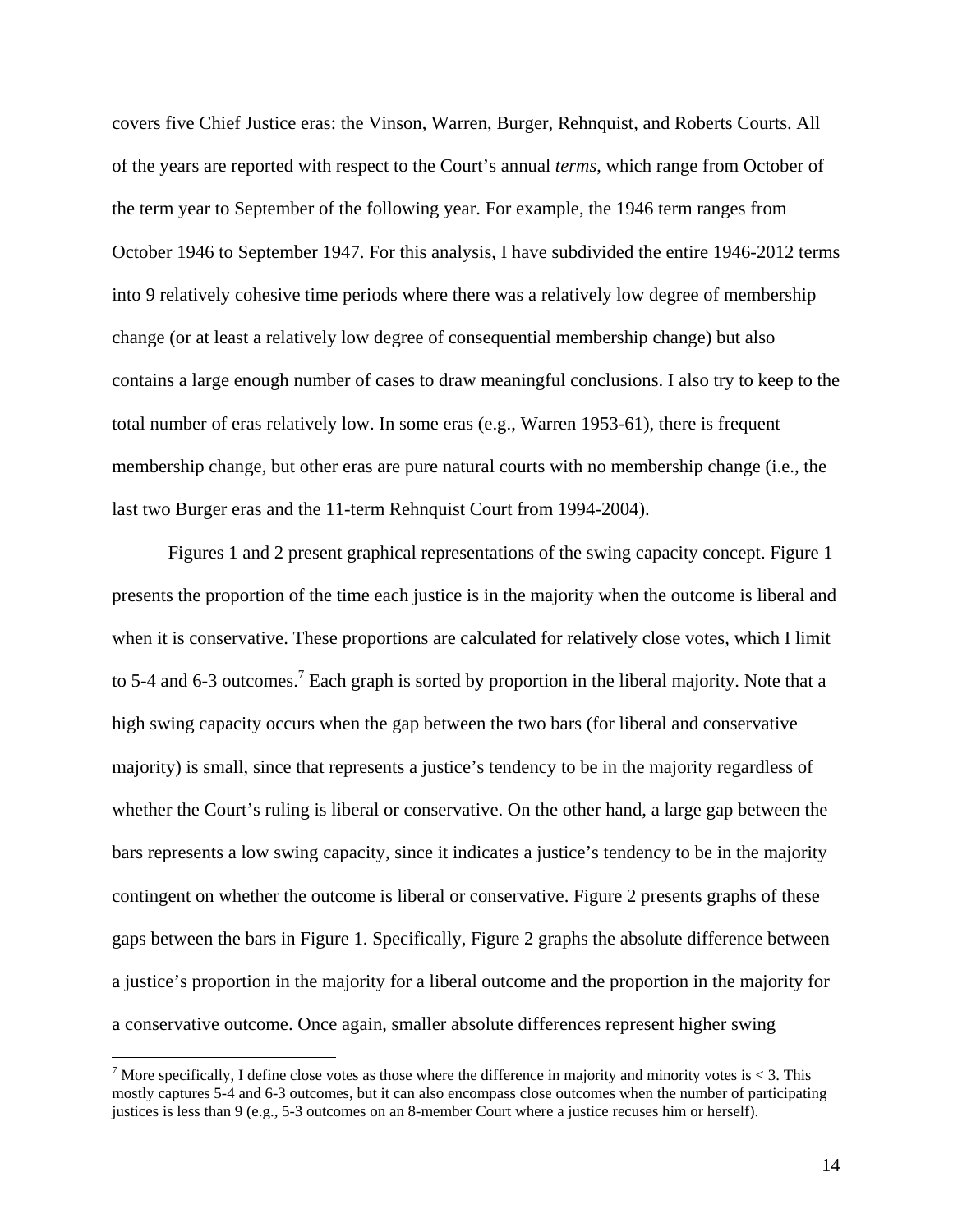capacities, and the graph is sorted from small differences to large ones. The asterisks in the graph indicate that a justice did not serve on the Court for the entire time period. The notes below each Figure include who replaced whom and the term in which the replacement occurred.

## [Figure 1 about here]

 For the most part, Figures 1 and 2 paint a picture of generally increasing polarization over this time period. During the Vinson Court, Justice Clark became a solid swing vote once he joined shortly before the 1949 term. He joined liberal and conservative majorities over 80% of the time in close votes. To a lesser extent, Justices Minton and Reed also served as swing votes during the Vinson Court, both having joined liberal majorities just over 50% of the time and conservative majorities just over 80% of the time. Figure 2 shows that Justice Frankfurter had the second highest swing capacity during the Vinson era, but his overall majority percentages in both liberal and conservative outcomes were lower than those for Minton and Reed. Chief Justice Vinson and Justices Jackson and Burton had moderate swing capacities, while Douglas, Black, Murphy, and Rutledge voted quite liberally and were rarely in the majority in conservative case outcomes. On the whole, the average swing capacity (vis-à-vis the absolute differences reported in Figure 2) during the Vinson era is  $0.33$ ,<sup>8</sup> which is actually quite low and suggests fairly low degree of polarization, especially starting in the 1949 term when moderates Clark and Minton replaced liberals Rutledge and Murphy. After this change, there were four justices on the Court with relatively high swing capacities (i.e., with differences in Figure 2 of around .3 or less).

#### [Figure 2 about here]

 The Warren Court from 1953-61 was much more polarized than the Vinson era. Though the Court became increasingly liberal in this era, the close votes in this period broke liberal 54%

 $\overline{a}$ 

 $8$  This average is calculated as the median of the term-level median of justices' absolute differences between majority proportions in liberal and conservative outcomes.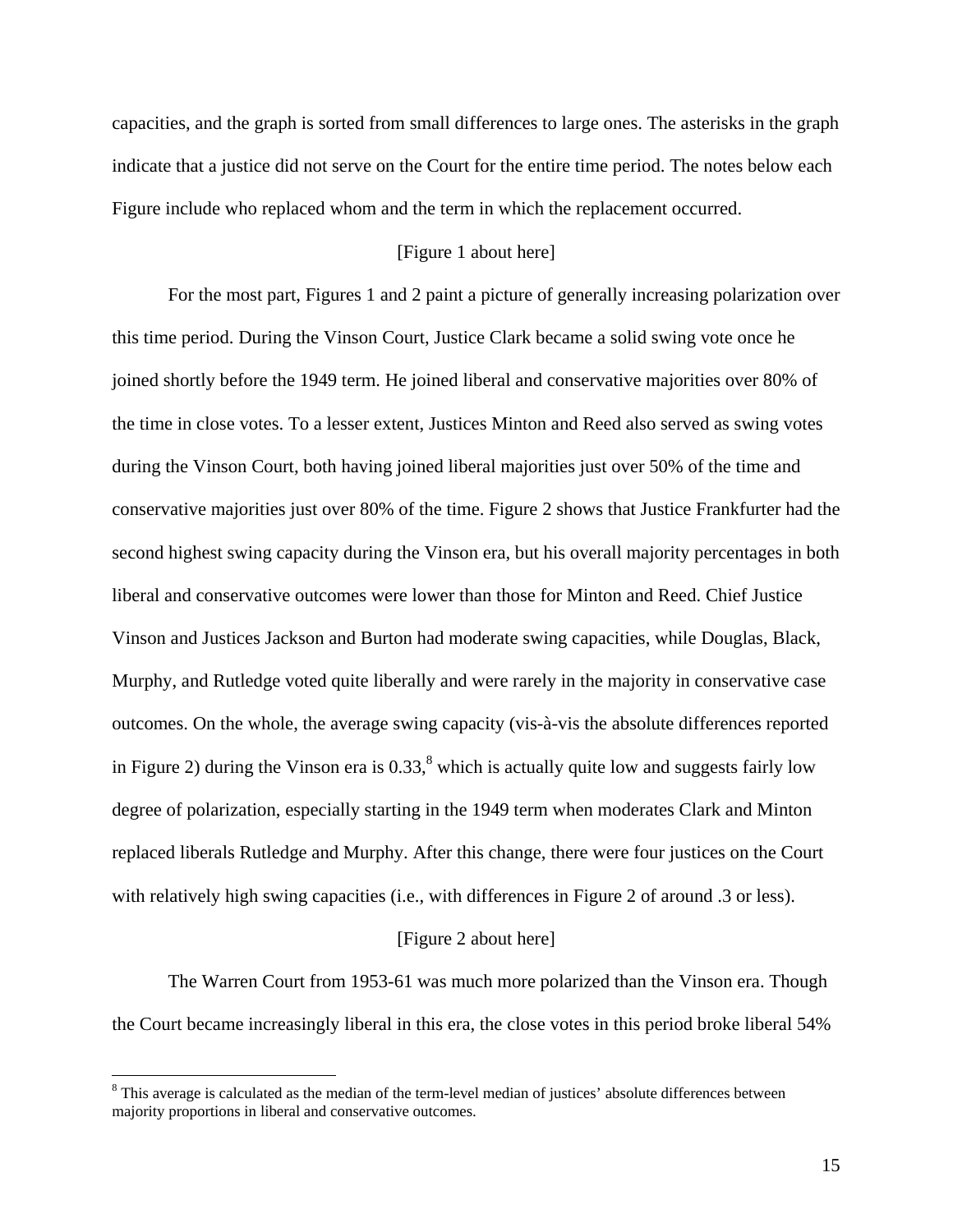to 46%. As seen in Figures 1 and 2, Justice Clark was again a solid swing vote in these close votes and was essentially the lone swing vote until Justice Stewart joined the Court at the beginning of the 1958 term. And Stewart's swing capacity (Figure 2) cannot be considered substantial, though he was in the majority in just over 50% of liberal outcomes and about 90% of conservative outcomes. The Court was quite polarized in this era, particularly in the latter half, with liberal justices Warren, Black, Douglas, and Brennan (once he joins) pitted against the more conservative Frankfurter, Whittaker, Burton, and Harlan. The liberals won out most of the time, though not by much. 5-4 outcomes were relatively frequent (around 20%, which is quite high historically, as I discuss in Figure 4) in the latter part of this period. Justice Clark was frequently the swing vote in such decisions, and was a pivotal vote on many of the close rulings that generated both liberal and conservative outcomes.

 The "Second Warren Court" from the 1962-68 terms brought increasing liberalism and an increasing number of liberal justices on the Court. In close votes during this time period, 64% of outcomes were in the liberal direction. About 27% of outcomes were the result of close votes, which is the lowest rate out of the 9 periods analyzed here.<sup>9</sup> Interestingly enough, the justices during this period with the highest swing capacity are liberals, those being Brennan, Goldberg (left before the 1965 term), Marshall (joined during the 1967 term), and Black. During this time, the Court was not polarized but lopsidedly liberal. The results suggest that only Stewart and Harlan joined the majority in close, liberal outcomes less than 50% of the time (White is just under 50% at 49%). Justices Clark and White can be considered swing votes to some extent, having joined liberal majorities about half the time and conservative majorities between 80 and 90% of the time. Since outcomes in these close votes were heavily tilted in the liberal direction, it is important to remember that in all votes during this period, all justices except for Harlan cast

 $\overline{a}$ 

 $9^9$  The rate of close votes for all other eras ranges between 35-40%.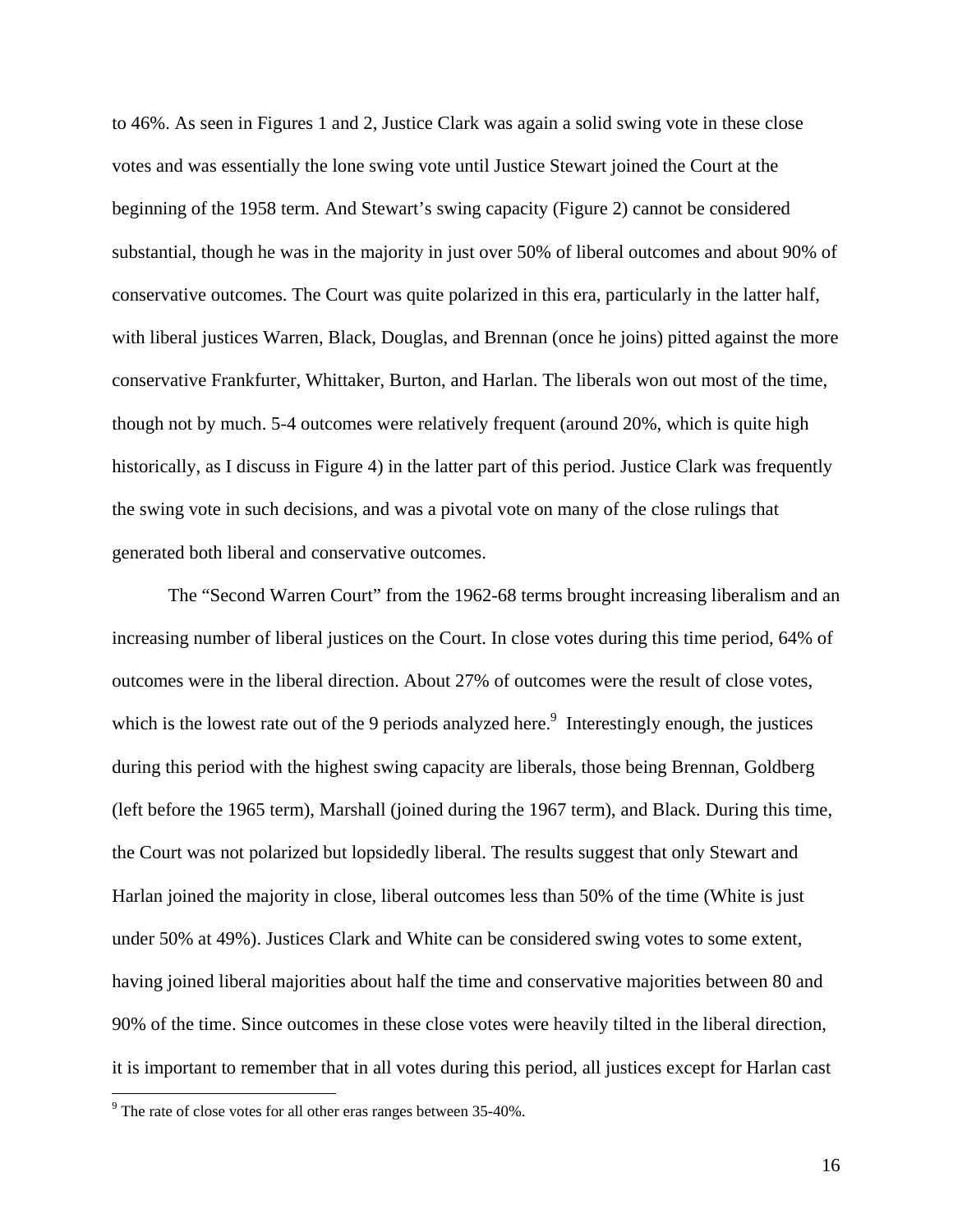more liberal than conservative votes. Once again, for many votes, there was a high baseline capacity for a liberal majority given the solid liberal bloc that was on the Court at the time.

 The first six terms of the Burger Court represent a marked contrast from the liberal Warren Court. As discussed, President Nixon was able to make four appointments in the first three years of his presidency; three of those were to replace liberal justices (Warren, Fortas, Black) with more conservative ones (Burger, Blackmun, Powell); the fourth was Rehnquist, who would be a very reliable conservative, replacing Harlan. By the 1971 term, the liberals, who held a robust majority during the second Warren Court, fell into the minority with just Marshall, Brennan, and Douglas carrying the torch during the early part of the Burger Court. While close outcomes leaned heavily liberal during the latter Warren era, the opposite held in the first years of the Burger Court, with 63% of close decisions garnering conservative outcomes. Ideological change on the Court also influences how the Court's agenda changes, with the Court taking a different mix of cases during this era compared to the Warren Court. While the Court made a significant right turn, this era also marks the beginning of the development of a fairly robust center. Justices Stewart and White became solid swing justices; in his last two terms on the Court, Justice Black also had a high swing capacity, as he became less liberal toward the end of his career. In close votes, both Stewart and White joined liberal majorities over 60% of the time and conservative majorities 70% and 80%, respectively, of the time. This Court begins to see a more even distribution across the entire ideological spectrum, with reliable liberals who rarely joined conservative majorities, the swing justices as mentioned, and an increasing number of reliable conservatives, particularly Burger and Rehnquist, who rarely joined liberal majorities.

 The Burger Court from the 1975-1980 terms consisted of the most robust center on the Court during the entire 1946-2012 time period. First off, this era saw six consecutive terms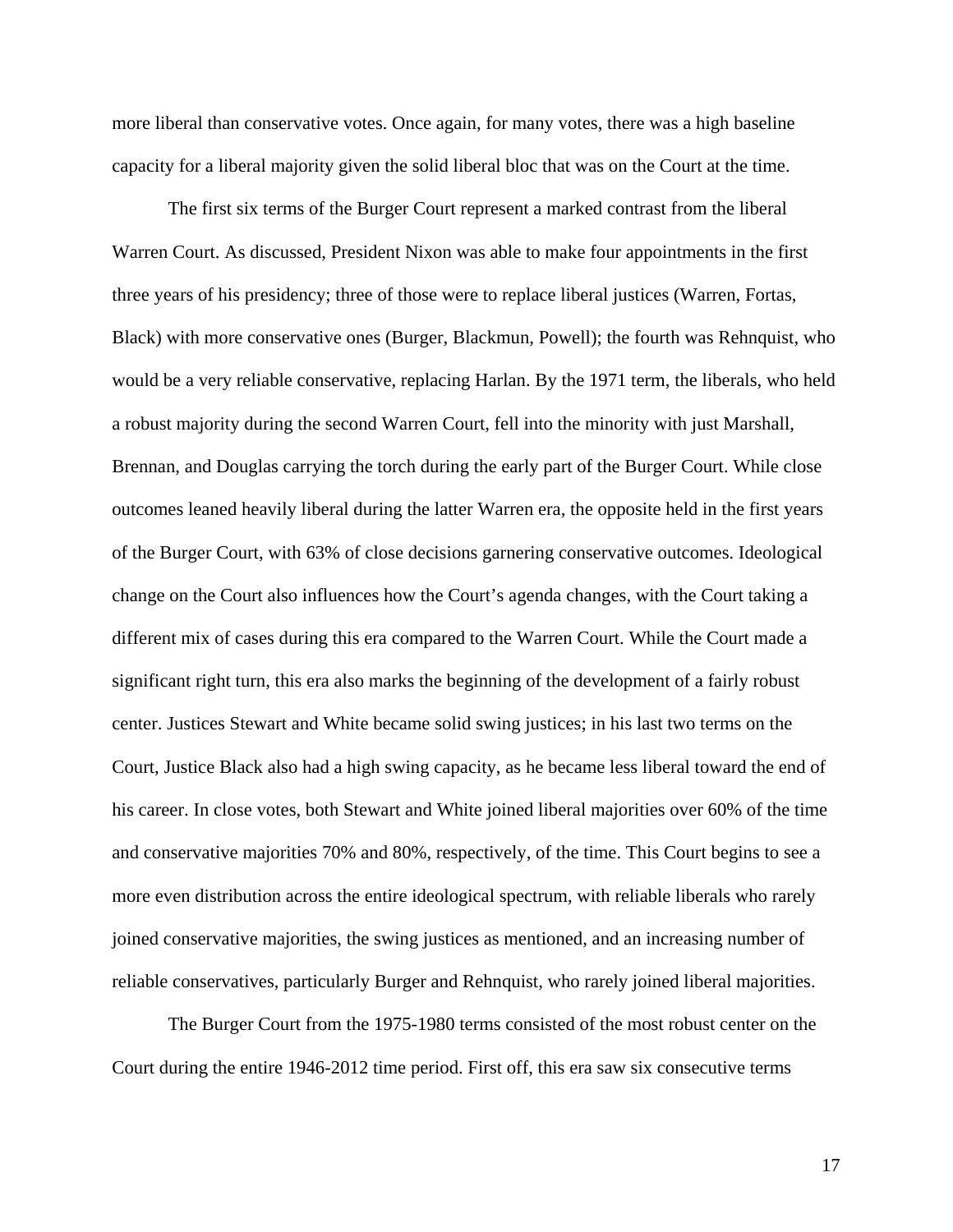without any membership change. In the close votes analyzed in Figures 1 and 2, 63% of case outcomes were conservative, though we do see several swing justices being willing to join liberal majorities. In fact, Figures 1 and 2 suggest that there were arguably five swing justices on the Court during this era—Blackmun, White, Stewart, Stevens, and Powell. All have swing capacities (Figure 2) of around .3 or lower (Powell is just over .3) and each joined liberal or conservative majorities 50% of the time or more (Stevens is just under 50% for conservative majorities). At the poles are Marshall and Brennan, who rarely joined conservative majorities, and Burger and Rehnquist, who rarely joined liberal majorities. The robust center that existed on the Court in this period is definitely unique for the entire time period examined.

 The center begins to dissipate during the last years of the Burger Court (1981-85 terms), which on the whole maintains a similar conservative tenor compared to the previous era. 61% of closely divided outcomes were conservative. Justice Stewart retired and was replaced by Justice O'Connor before the 1981 term. Other justices who were swing votes in the prior era had low swing capacities in this era. For Blackmun and Stevens, this results from leftward ideological drift, with these justices now joining conservative majorities just 40% of the time and liberal majorities just over 80% and 70% of the time, respectively. Justice Powell's swing capacity also decreased, as he became slightly more conservative in this era. He still joined liberal majorities about 50% of the time, but he was also a reliable vote for conservative outcomes, joining conservative majorities 90% of the time. While Powell was still an important swing vote, Justice White had the highest swing capacity in this era, joining liberal majorities over 60% of the time and conservative majorities over 80% of the time.

 This story continues in the first part of the Rehnquist Court (1986-93 terms), which again maintained conservative levels compared to the prior era. In cases with close votes, about 64%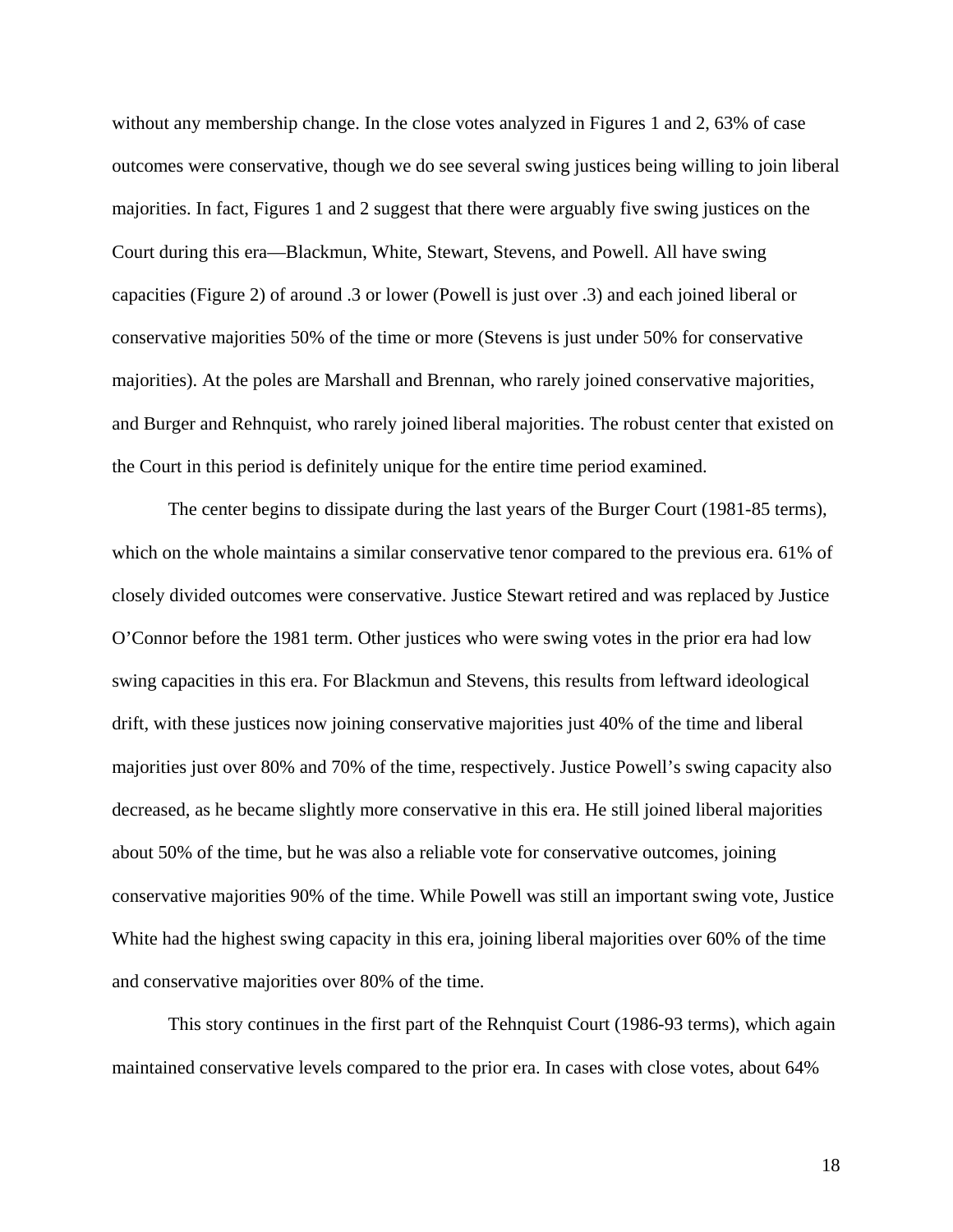were decided in the conservative direction. Justice White continued to be a key swing justice on the Court; note that Justice Powell served just one term in this era. The middle was essentially reconstituted by new justices who joined the Court during this era, such as Justices Kennedy (begins during the 1987 term) and Souter (who joins at the start of the 1990 term). Souter, appointed by George H.W. Bush, would eventually become a reliable liberal vote, but he started out as a swing vote, having joined conservative majorities just over 60% of the time and liberal majorities about 75% of the time. Justice Kennedy joined liberal majorities over 55% of the time, though he joined conservative majorities 90% of the time. The middle continued to dissipate while the ideological poles solidified, with Brennan (retired 7/1990), Marshall (retired 10/1991), and then former swing votes Stevens and Blackmun becoming fairly reliable liberals, and O'Connor, Rehnquist and new Justices Scalia (begins in 1986) and Thomas (begins 1991) becoming quite reliable conservatives. In short, increasing ideological polarization begins to set in during this period, with reliable ideologues on the left and right but still enough swing justices who hold down the center and prevent extreme Supreme Court outcomes.

 The eleven-term natural Court from 1994-2004 represents the Court as we tend to think of it today: a fairly polarized Court, though with a genuine center that keeps the Court moderated in its policy outputs. The Court consisted of four reliable liberals (Ginsburg, Breyer, Stevens, and Souter; the latter two now becoming quite consistently liberal after being past swing justices), three reliable conservatives (Rehnquist, Scalia, and Thomas), and two centerright justices, O'Connor and Kennedy. Note that it is not until this era that O'Connor solidifies her swing justice status. Her first decade (or more) displayed fairly reliable conservative tendencies and a much lower swing capacity. During this era, however, Justices O'Connor's and Kennedy's swing capacities, from Figure 2, are .26 and .31, respectively. In close votes during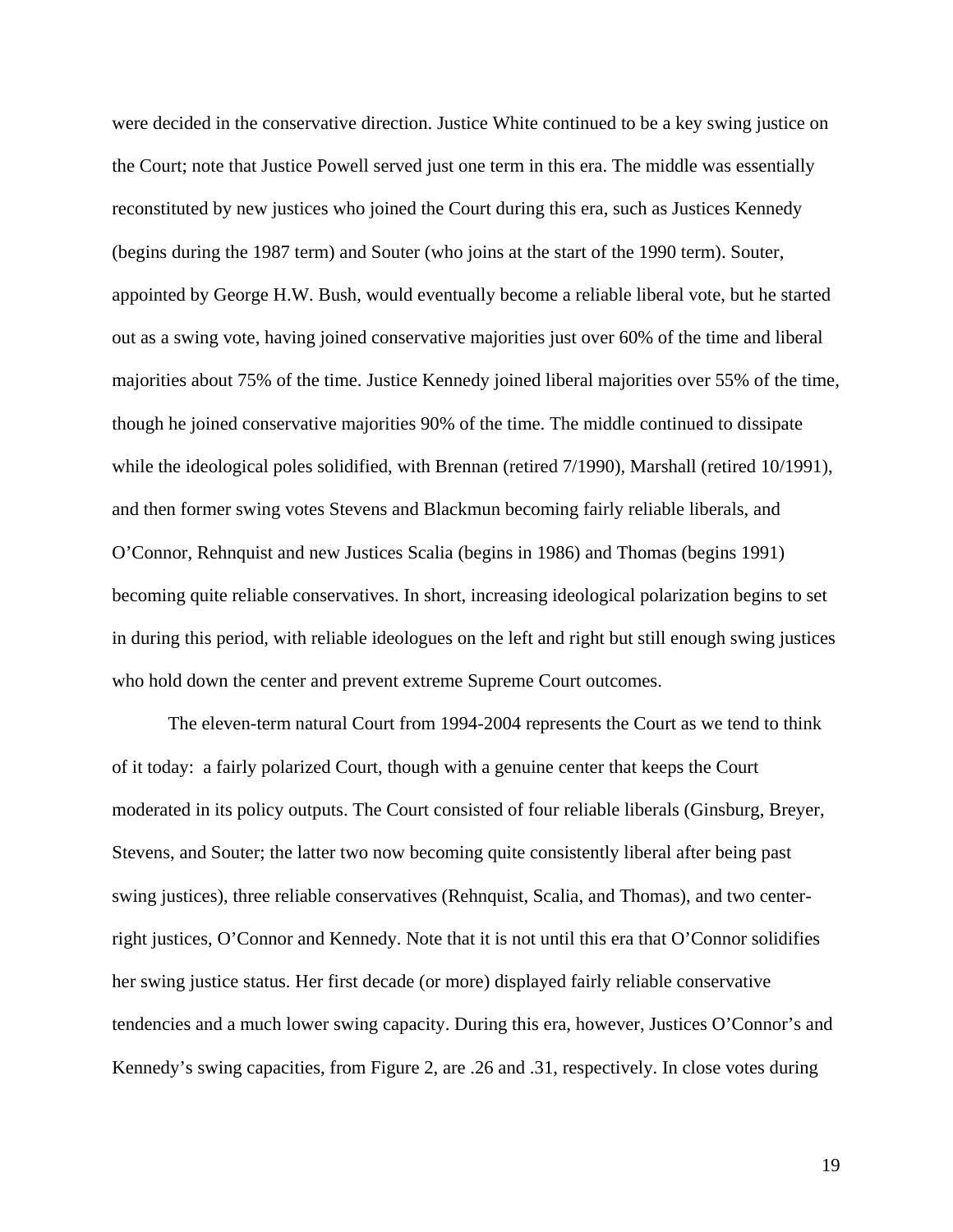this era, the Court ruled in the conservative direction 52% of the time—a sharp decrease from the prior four periods. Both Justices Kennedy and O'Connor voted with the majority in roughly 60% of liberal case outcomes, which is quite high, suggesting that these justices were willing to cast the swing votes in numerous closely-divided liberal outcomes. They were also willing to grant the conservative side a significant number of victories in close votes, having each joined conservative majorities just under 90% of the time. The four reliably liberal and three reliably conservative justices maintained very low swing capacities (Breyer showing the highest among the reliable ideologues); none of them come anywhere close to crossing over to the other side 50% of the time. While the ideological poles continue to solidify, the center, though smaller than previous eras, is crucial in terms of moderating Court outputs. Both O'Connor and Kennedy showed a strong willingness to cross over to the liberal side, which means that no ideological bloc had a majority that could run the table in producing consistently liberal or conservative outputs.

 Finally, we get to the Roberts era, which was more polarized than the prior era due to O'Connor's retirement and the entrance of Justice Alito—a reliable conservative. Additional replacements (Roberts replaced Rehnquist; Sotomayor replaced Souter; Kagan replaced Stevens) during this era did not change the ideological make-up of the Court because the replacements were ideologically similar to the departing justices. Thus, in this era, we see a straightforward pattern: four reliable liberals, four reliable conservatives, and Justice Kennedy as the lone swing vote. During this era, 60% of rulings in close votes broke in the conservative direction. With O'Connor gone, Justice Kennedy's swing capacity becomes even higher, at .17 (Figure 2). No other justice comes even close to that level of swing capacity. In close votes during this era, Justice Kennedy was in the majority a staggering 70% of the time when the Court's outcome are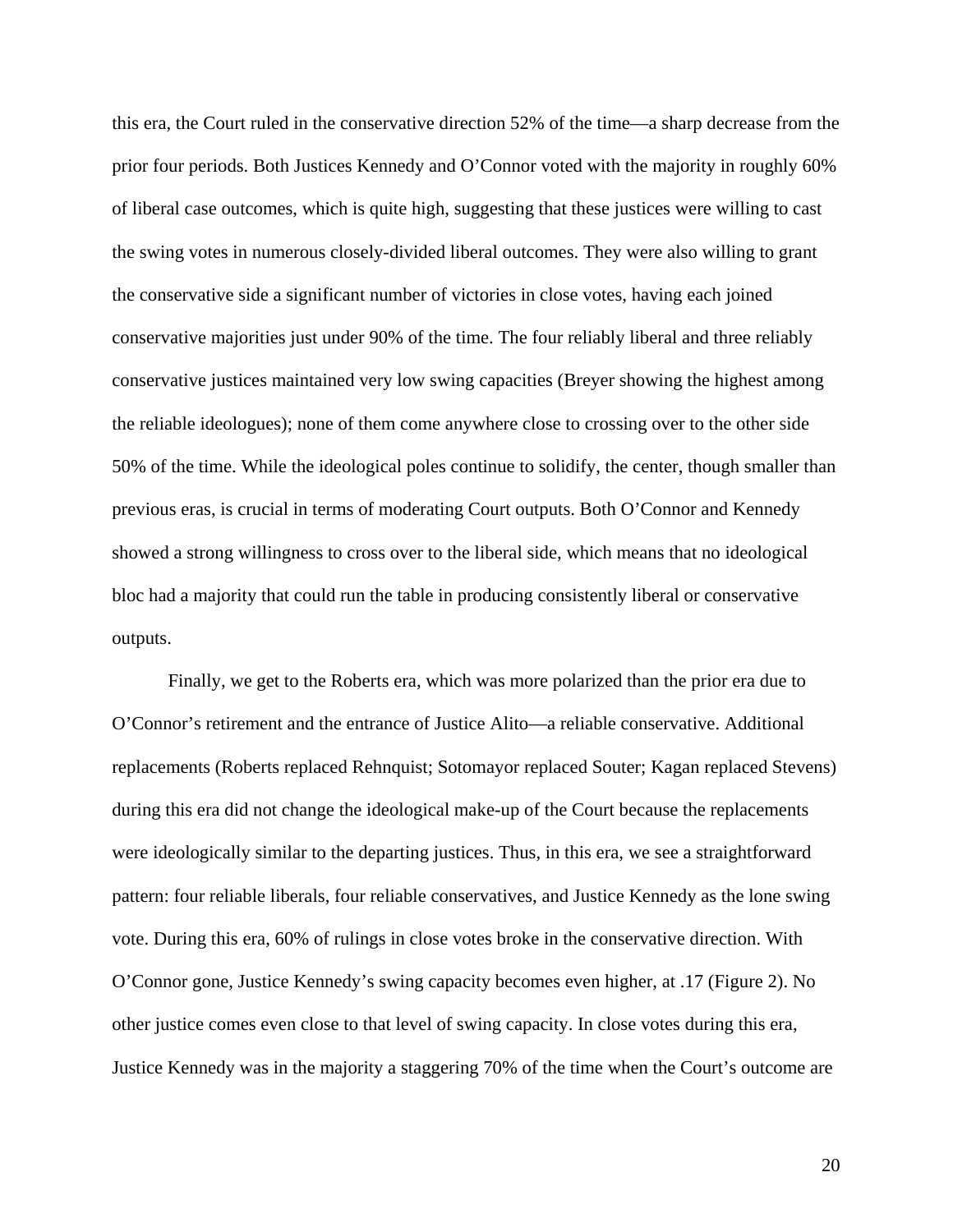liberal. Kennedy continued to join conservative majorities at a high rate, just less than 90% of the time. During this era, Justice Kennedy is the lone swing vote and demonstrates among the highest swing capacities reported in Figure 2 across all eras. Once again, while the Court is arguably the most polarized it has been since 1946, Kennedy's swing vote status is crucial to moderating Supreme Court outcomes. As long as someone like Kennedy holds down the center in many cases, the Court's outputs will not necessarily reflect ideologically homogenous voting blocs that hold majorities on the Court. It is interesting to note how the conservatives maintain higher cross-over potential than the liberals during this era. Chief Justice Roberts joined liberal majorities in close votes roughly 40% of the time; Scalia and the other conservatives are not far behind that number. While parsing this differential is beyond the scope of this chapter, it likely has its roots in agenda change over time.

#### **Consequences of Polarization for Supreme Court Policymaking**

 Several patterns emerge on the Supreme Court in the post-New Deal period. Polarization has generally increased, though with some ebbs and flows. Especially in more recent times, we have seen ideological hardening on the left and right and a shrinking center, but unlike in Congress, where the center has virtually disappeared, a meaningful center still exists on the Court, and in a small chamber like the Supreme Court, it only takes one swing justice to constitute a meaningful center. This center was quite large in parts of the Burger era, leading Woodward and Armstrong (1979, 528) to conclude in their classic work, *The Brethren*, that "the center was in control." Today, the center is arguably still in control, but it is a center of one— Justice Kennedy. This reality gives comfort to some people and agitation to others. Those who are comforted by this reality, particularly liberals, see that the Court is still able to produce a good share of significant liberal legal policy despite Republican domination of Supreme Court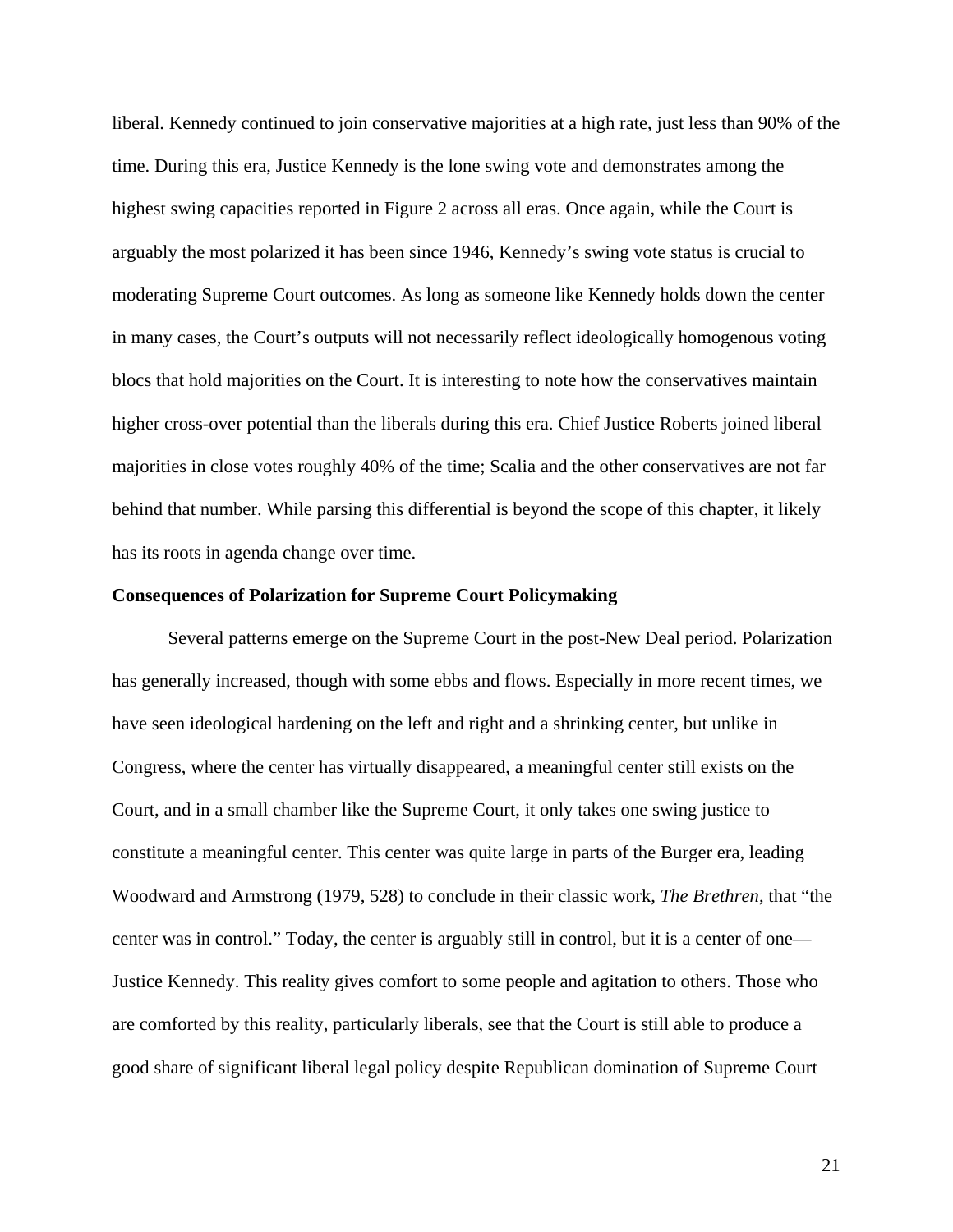appointments since President Nixon. In the eyes of many conservatives, Kennedy's swing status signals a lack of principled behavior. There is, of course, additional cause for concern. For those bothered by the countermajoritarian difficulty, having just one swing voter seemingly exacerbates this dilemma. The fate of a significant share of salient legal issues is left in the hands of one individual, Justice Kennedy, who is the pivotal vote on many of these issues.

Figure 3 presents a general view of Supreme Court policy outputs since the 1946 term.<sup>10</sup> Figure 3A presents the percentage of Court rulings that were decided in the liberal direction; data and coding on liberal versus conservative rulings come from the Supreme Court Database (Spaeth et al. 2013). The solid line is a lowess, non-parametric line of best fit that tracks the general trend over time. During the Vinson and Warren Courts, outputs are as expected—fairly moderate during the Vinson Court, and then a significant left turn during the Warren Court, particularly during the 1960s. The onset of the Nixon-driven Burger Court and into the Rehnquist Court provided a right turn in policymaking, but not as drastic of a right turn as might have been expected given Republican dominance in appointments for almost 25 years (10 consecutive Republican appointments from Nixon to H.W. Bush). On the whole, outputs were actually quite moderate from the Burger Court onward, hovering around 45%. And this trend continued into the Roberts Court.

#### [Figure 3 about here]

 What might give liberals even more hope and conservatives greater despair are the patterns from Figure 3B, which plots the percentage of liberal rulings in salient cases only. I use Epstein and Segal's (2000) measure of salience, based on whether the Court's ruling was covered on the front page of the *New York Times* the day after the ruling was issued. Data on

 $10$  Portions of this section reflect similar discussions from Bartels and Johnston (2013), who report and interpret very similar graphs as those contained in Figure 2.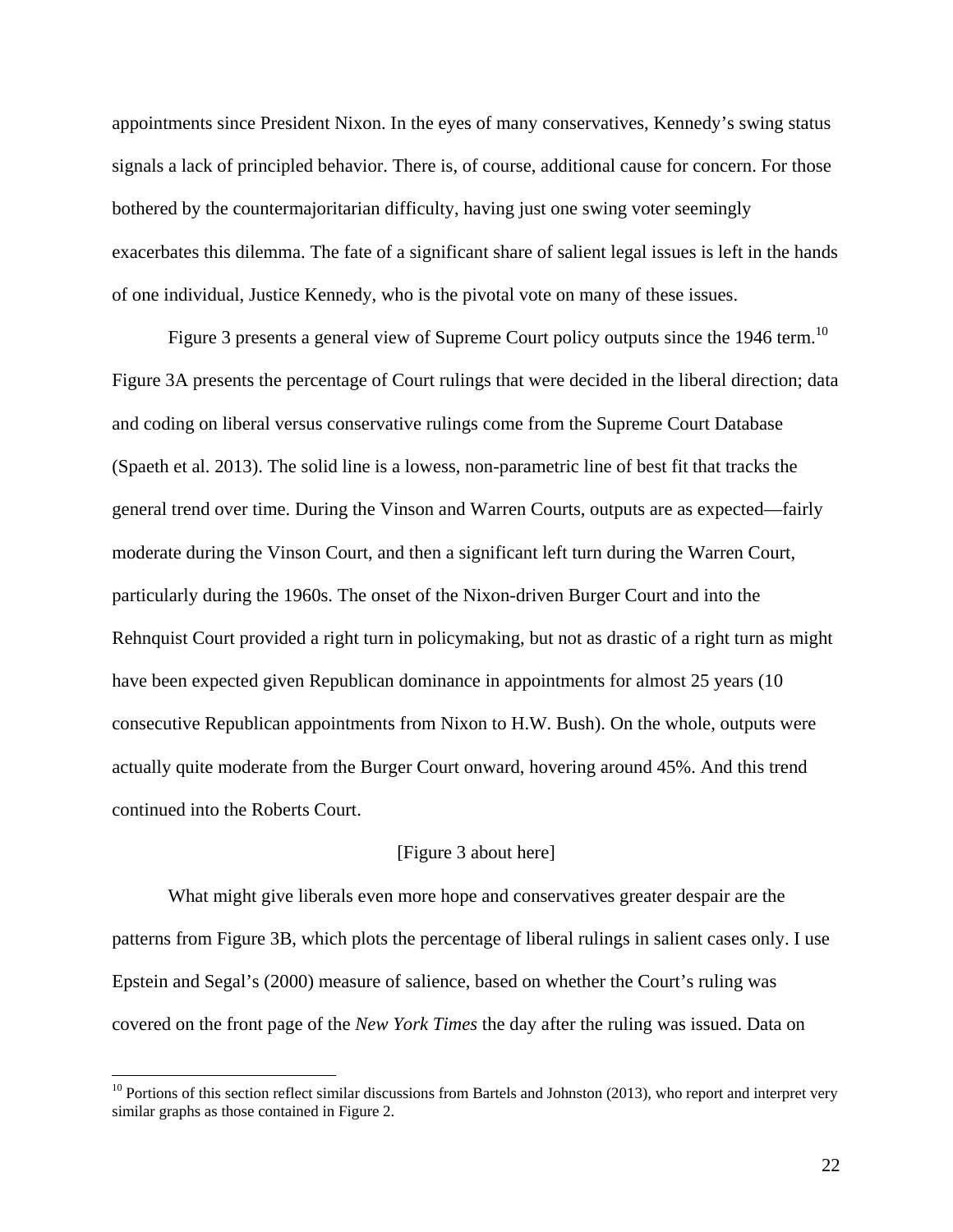salient cases are available from the 1946-2009 terms. In salient rulings, outputs were quite liberal in the Vinson and Warren eras and on average moderate during the Burger Court. The real surprise results from the Rehnquist and Roberts Courts, where outputs in salient rulings during these periods were more liberal (52%) than conservative (48%). The long natural Court from the 1994-2004 terms seems to account for the greatest levels of liberalism, particularly the 1997- 2004 terms, where 64% of the Court's 92 salient rulings were decided liberally.<sup>11</sup> And 57% of salient rulings were decided liberally during the first 5 terms of the Roberts Court.

 Bringing various parts of this essay together, then, the trends from Figure 3 present some very important insights. First, as long as there is a genuine center on the Court—*even if there is just one swing justice*—the Court is capable of moderation, *i.e.*, generating a quite balanced mix of liberal and conservative outcomes. In highly salient cases, the so-called "conservative Court" during the contemporary era has been capable of producing its fair share of liberal rulings.<sup>12</sup> The existence of a middle, then, is desirable for those who prefer a balanced, moderate tenor to Supreme Court policymaking. It also implies greater stability in outputs generally, as seen in Figure 3A from the Burger Court onward, which is beneficial for lower courts, the other branches of government, and the states who have to comply with the Court's rulings. It is easier for these actors to deal with and anticipate a moderate and stable Court than one that is highly volatile in its outputs, switching from liberal to conservative whenever there is a membership change. On the other hand, when the center is quite small, like it is now with just Justice Kennedy, the small set of swing justices can seem to many like dictators—in many cases, whichever way they decide, the Court decides as well. This is disconcerting that on a Court that

 $\overline{a}$ 

<sup>&</sup>lt;sup>11</sup> The numbers of salient rulings begins to decrease in the 1980s, as the Court's caseload becomes smaller in general. While the number of salient rulings is in the mid to low double digits in the 1990s and very early 2000s, the number drops to the high single digits from 2003 onward.

<sup>&</sup>lt;sup>12</sup> See the Supporting Information, Section A of Bartels and Johnston (2013) for some examples of highly salient liberal rulings in the contemporary era.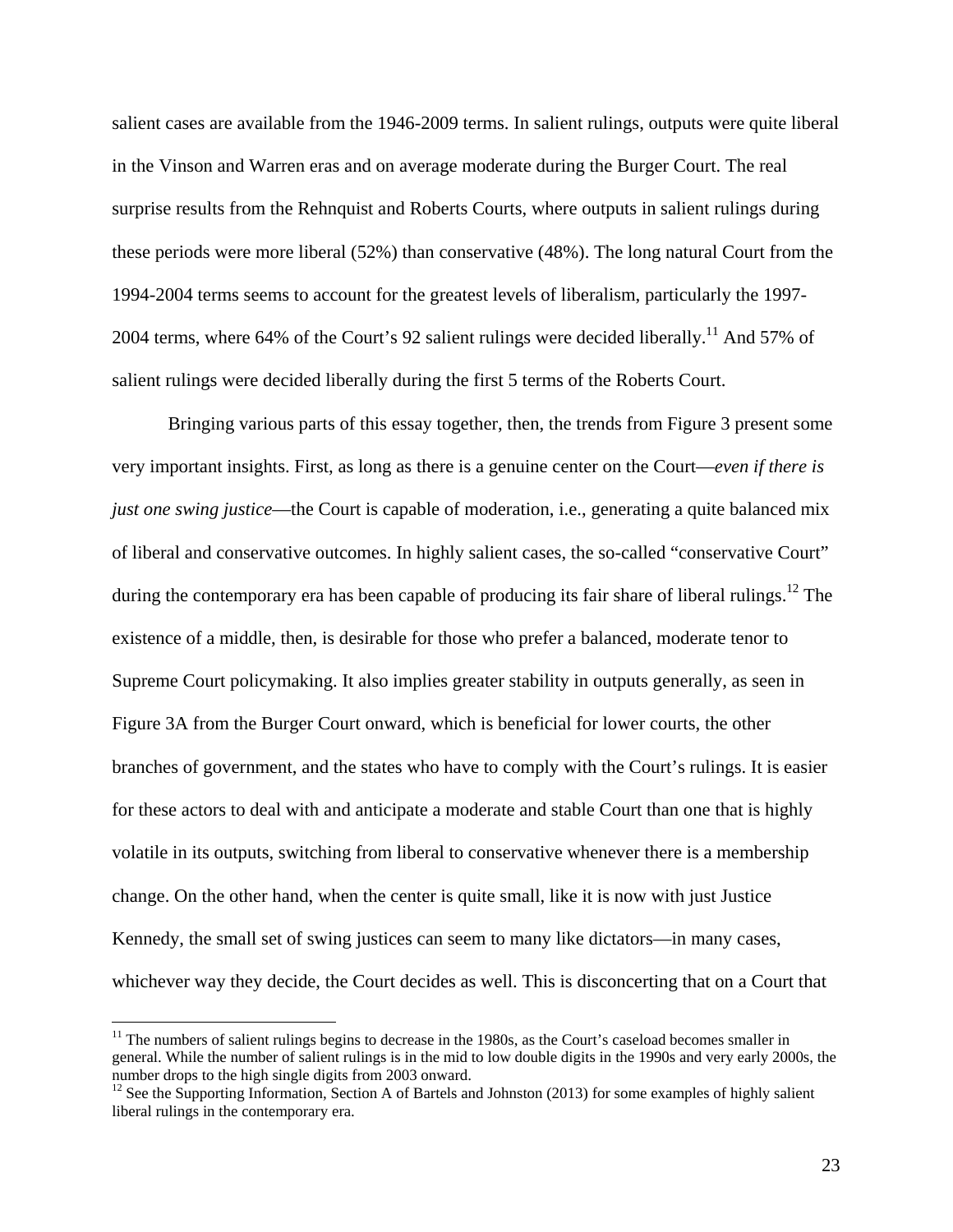is not directly accountable to popular will in the first place, the non-democratic character of the Court is exacerbated by the fact that many rulings can come down to 1 or 2 justices. The existence of swing justices, though, depends on there being reliable liberals and conservatives on the Court. Reliable ideologues, if they want to have influence, must be willing to move to the center on occasion. The existence of ideologues on the extremes empowers swing justices to be pivotal on many issues in which the ideologues are sharply divided.

 As for what influences the existence of a robust ideological center, the answer has been quite clear, at least from Truman to H.W. Bush: Presidents have not made ideological compatibility and reliability a dominant consideration in the nomination process. Placing this motivation as secondary has been the result of various political considerations, including, as mentioned, patronage, electoral reasons, and constraint by the Senate. Given these considerations, presidents during this era have appointed numerous justices who have served as genuine swing justices. In the conclusion, I will elaborate further on the implications of the new era of ideological compatibility and reliability as the primary motivations in presidents' appointments.

## **Polarization Paradox?**

 $\overline{a}$ 

 What is the effect of polarization on the general degree of consensus/dissensus in vote splits over time?<sup>13</sup> One might think that with increasing polarization over time, the occurrence of closely-divided (e.g., 5-4 and 6-3) rulings would increase while the occurrence of unanimous rulings would decrease. Figure 4 presents data on the degree of change in the occurrence of various vote splits over time. Figures  $4A$  and  $4B$  present  $5-4$  and unanimous outcomes<sup>14</sup>,

<sup>&</sup>lt;sup>13</sup> For an in-depth analysis of consensus and unanimity on the Court, see Corley, Steigerwalt, and Ward (2013). <sup>14</sup> Figure 4A includes all cases decided by one vote, both 5-4 outcomes and the less frequent 4-3 outcome w

members participated. Figure 4B includes all unanimous cases, most of which occur when all 9 justices participate,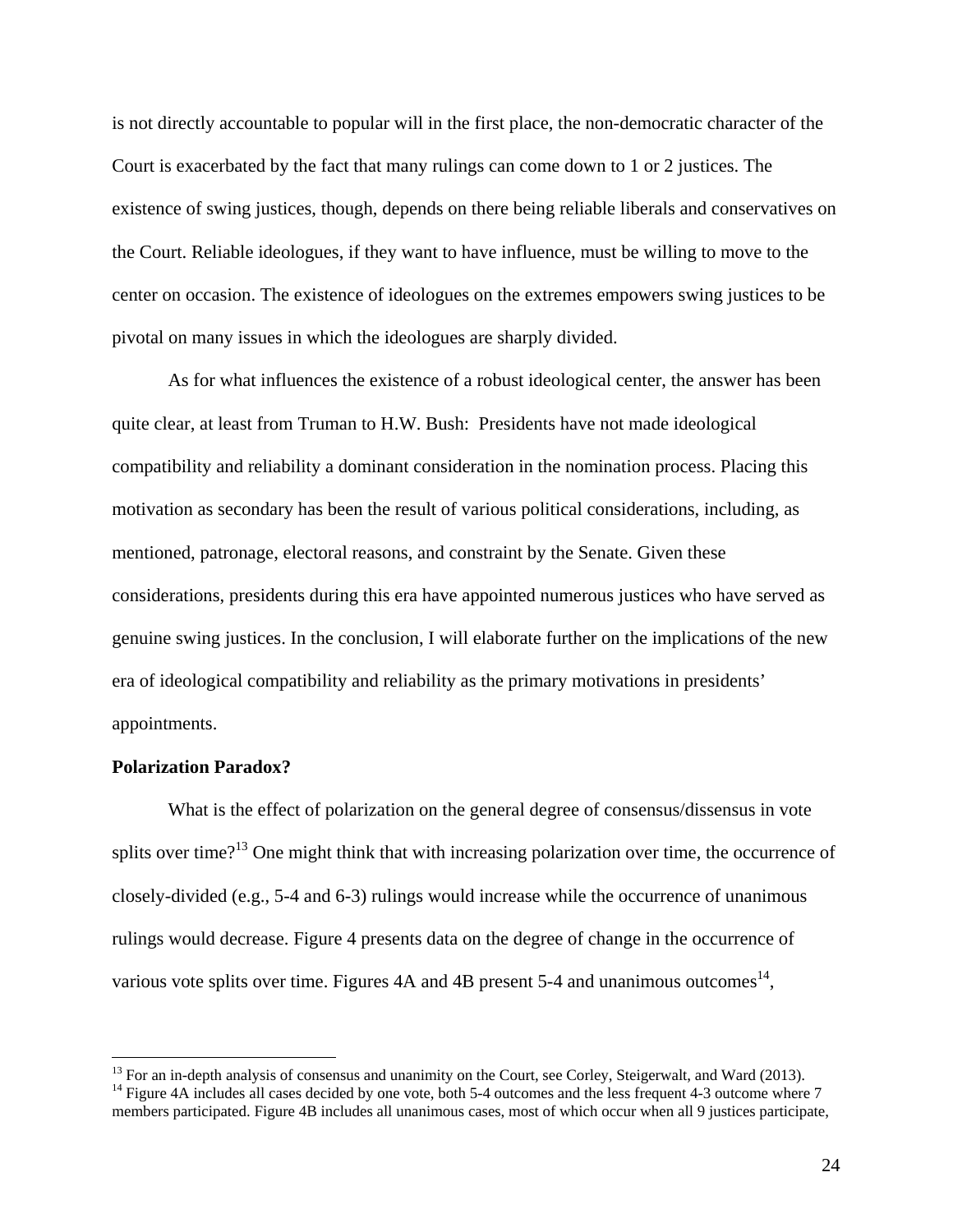respectively, while Figures 4C and 4D present "not close" (7-2 and 8-1) and moderately close (6- 3) outcomes, respectively.<sup>15</sup> Though the patterns are subtle, Figure 4 reveals what I refer to as a "polarization paradox." While the occurrence of closely divided outcomes (5-4) increases over time, which is what we would expect given generally increasing polarization, the occurrence of unanimous opinions actually increases as well and is generally quite high. The occurrence of "not close" and "moderately close" outcomes actually decreases over time. What this suggests is that the distribution of vote splits has actually polarized over time—increases at the vote split extremes of unanimity and closely-divided and decreases in not close and moderately close outcomes—but not in the way we would expect given a shrinking middle and more reliable ideologues.

Figure 4A shows that 1-vote differences have occurred between just above 0% of the time (in the late Warren Court) to over 30% in the Roberts Era. It is interesting that the highest occurrences of 5-4 outcomes occur in this contemporary era with just one swing justice and reliable ideologues on the left and right. There is some volatility in these rates during this era, ranging from just above 10% to just over 30%. Some of the lowest rates of 5-4 outcomes occurred during the Warren Court of the 1960s, which is actually not all that surprising since liberal justices had comfortable majorities on the Court. The Burger Court of the mid to late 1970s, where a robust center existed, experienced 5-4 rates of between 9-19%.

#### [Figure 4 about here]

Rates of unanimity range from 20% to just over 50% and have slowly climbed over time.

but some include 8-0 outcomes where a justice recuses him or herself or 8-0 / 7-0 outcomes where less than 9 justices are on the Court because of a pending presidential appointment. 15 "Not close" outcomes include instances where the difference between the number of majority votes and the

number of minority votes is  $> 4$  and  $< 7$ . Most of these outcomes are 7-2 or 8-1, when all 9 members participate. They also include, e.g., 6-2 and 7-1 outcomes, for instances where less than 9 justices participate. "Moderately close" outcomes include instances where majority votes minus minority votes is 2 (5-3) or 3 (6-3). The former instance rarely occurs.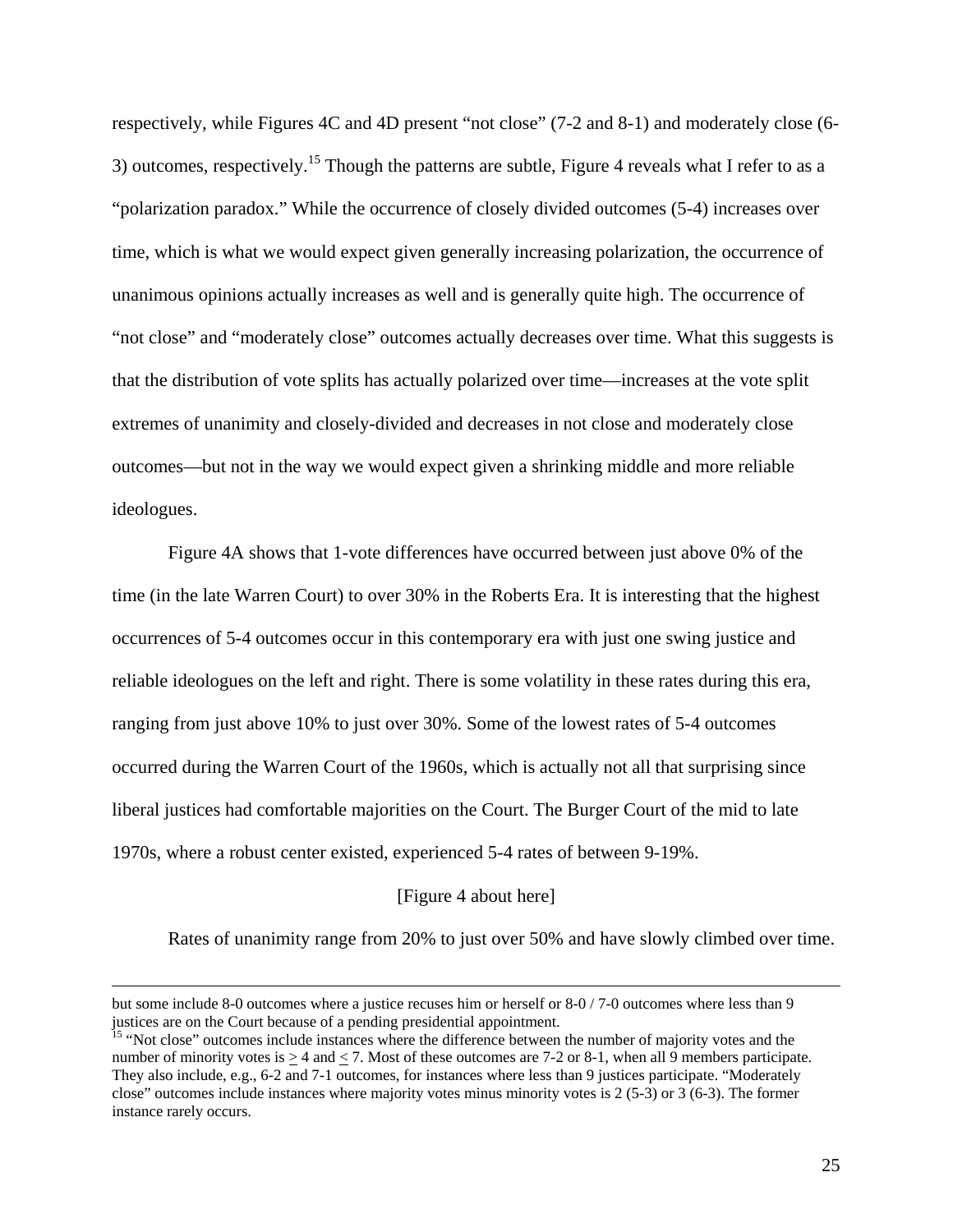Though the average change over time is not drastic, it nonetheless begs the question of why we would see such high rates of unanimity in an age of increasing polarization (see Corley, Steigerwalt, and Ward 2013). Some of the highest unanimity rates have occurred in an era of quite high polarization, during the Rehnquist Court of the 1990s and into the Roberts Court period. The highest rate of unanimity (54%) actually occurred during the first term (2005) of Chief Justice Roberts' career; the 5-4 rate is also quite low that term, at 13.5%. Of course, Chief Justice Roberts made it widely known that his goal was to increase rates of unanimity in order for the Court to speak with one voice and enhance its legitimacy (e.g., Rosen 2007). Unanimity spiked upward in his first term, though fell back to normal levels a few years later.

While I do not intend to provide a comprehensive answer to this "polarization paradox," I use one compelling perspective centering on Supreme Court agenda-setting that provides insight as to why we see such a paradox. From the trends in Figure 4, it seems clear that even in a polarized era, the Court continues to maintain what Pacelle (1991) calls a "bifurcated agenda." According to Pacelle, underlying the Court's selection of the cases it will hear and decide on (at the certiorari stage) are two basic sub-agendas: (1) the *volitional agenda*, which contains the hotbutton legal-political issues that are highly salient to the justices and that allow justices to pursue their policy goals; and (2) the *exigent agenda*, which contains cases on which the Court must settle legal questions, resolve lower court splits, and therefore manage the judicial hierarchy by giving clear signals to the lower courts and performing basic functions of institutional maintenance. Building on this view, Corley et al. (2013) provide empirical support to the notion that settling legal questions and creating national legal standards are very important considerations at the certiorari stage (see also Perry 1991). Moreover, Corley et al. provide important evidence from the 1989 term that unanimous rulings are just as likely as non-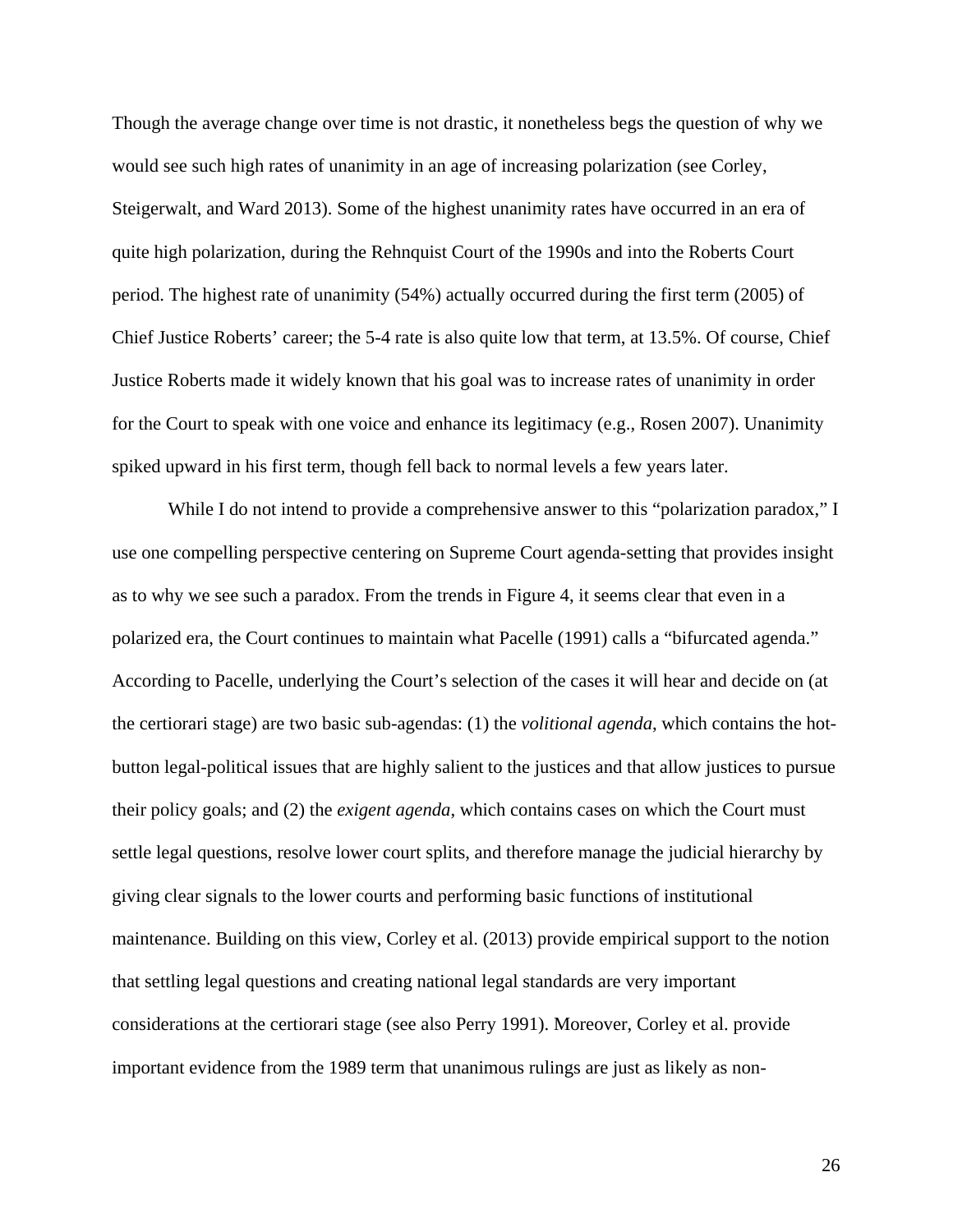unanimous rulings to contain a lower-court split or a very important legal question, both of which are very important considerations at the certiorari stage. And cases in which there is a perceived need at the certiorari stage to settle a legal issue and issue a final ruling that applies to everyone tend to elicit quite high unanimity rates.

These are important explanations suggesting that polarization on the Court is actually bifurcated—it is alive and well within the volitional agenda but much less pronounced within the exigent agenda. The Court clearly has the capacity to engage in policymaking that has implications for the other branches of government, the states, and the American people. The justices have policy goals and they presumably seek to have those goals achieved in certain legal areas. But the Court also has basic responsibilities concerning institutional maintenance. The Court sits at the head of the federal judicial hierarchy, and it is widely perceived to maintain judicial supremacy, meaning it has the final say on constitutional meaning for everyone. On one hand, the Court is a political institution in the sense that it sometimes makes policy decisions on some of the most important issues in American politics. In these cases, the justices are quite polarized, just as many political elites in Washington are. But that's only part of the story of what the justices do, of course, invoking Pacelle's (1991) bifurcated agenda perspective and Corley et al.'s (2013) perspective on unanimity and consensus. The Court is also in the business of clarifying important legal questions for the lower courts and governments at the state and federal levels. For these cases, the Court is often able to speak in one voice—or at least a quite consensual voice. Surely this story does not constitute an exhaustive explanation of the polarization paradox as I have posed it. But it does suggest that polarization is not highly operative on every single case the Court decides. Polarization depends on the goals of the justices in how they are selecting cases and in which sub-agenda the case belongs—the exigent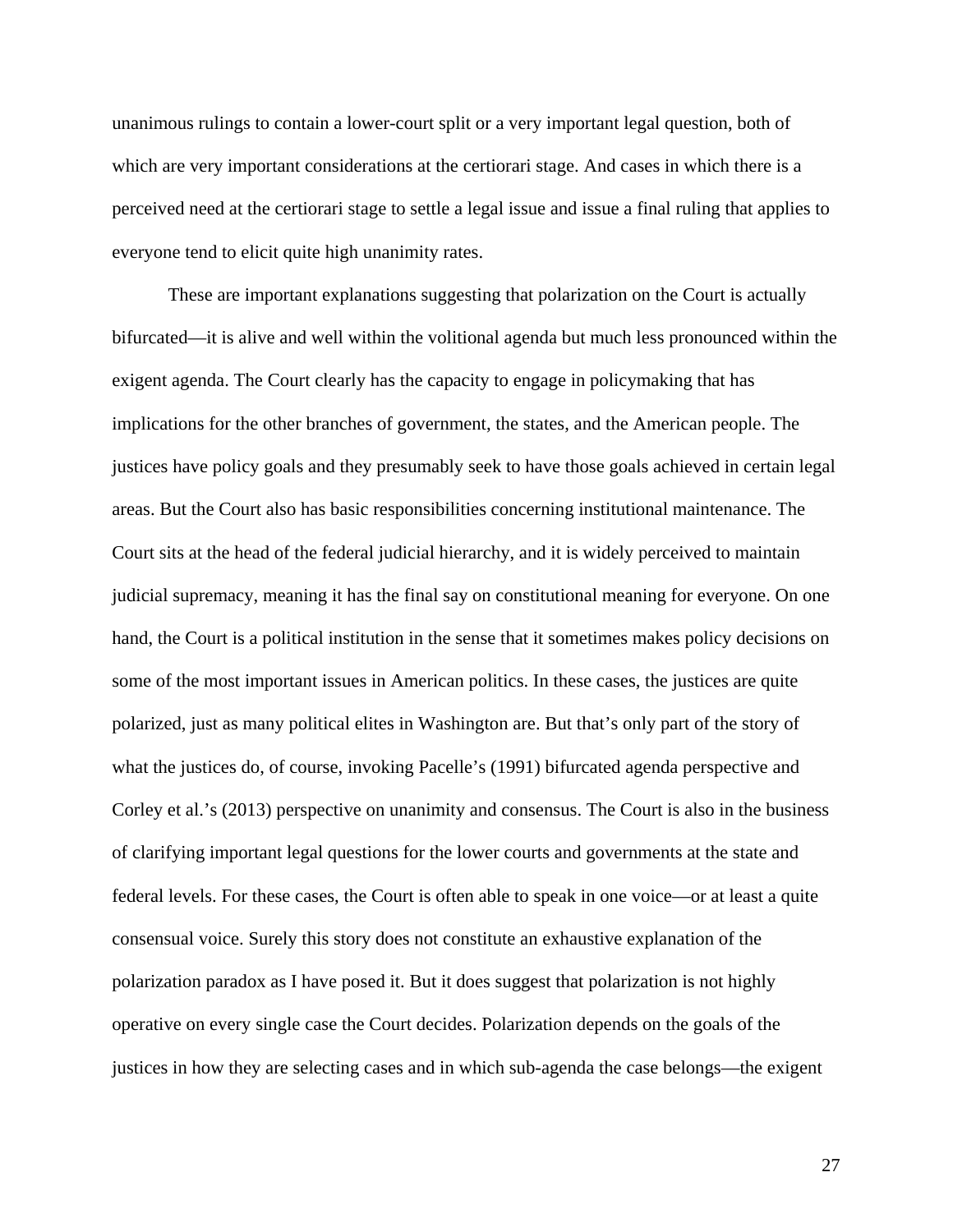agenda or the volitional agenda.

### **Conclusion**

The implications of the above discussion on Supreme Court polarization are numerous and leave room for many further examinations of this important concept. I conclude with a discussion of the implications for presidential nominations and Senate confirmation. As this essay has implied, the linkage between the appointment process and polarization on the Court is a sort of vicious circle. The degree of polarization on the Court and in the Court's policymaking are driven by how presidents appoint and the Senate scrutinizes nominees, while whom the president nominates and how the Senate scrutinizes a nominee is driven in large part by the ideological makeup and polarization on a given Court. The implications are extremely tangible for the contemporary Court, which has four quite reliable ideologues on both the left and the right and a center of just one justice. Supreme Court vacancies in this context, particularly where the Senate is also very polarized, could trigger some unique events and actions in the appointment and confirmation process never before seen. I explain the situations below.

If either Justice Kennedy or a justice who is ideologically incongruent with the sitting president should die or retire, we will likely witness the most politically cantankerous appointment and confirmation process in history. I refer to this as the "blockbuster scenario." If such a scenario occurred, the president would have the opportunity to create the first ideologically reliable/homogenous majority coalition since the liberal coalition on the Warren Court of the 1960s. This could happen during an Obama presidency if, for example, Justice Kennedy or one of the reliable conservatives were to retire or die; President Obama would then have the chance to add a fifth reliable liberal (alongside Ginsburg, Breyer, Sotomayor, and Kagan), thereby creating a solid liberal majority on the Court. The same would hold if a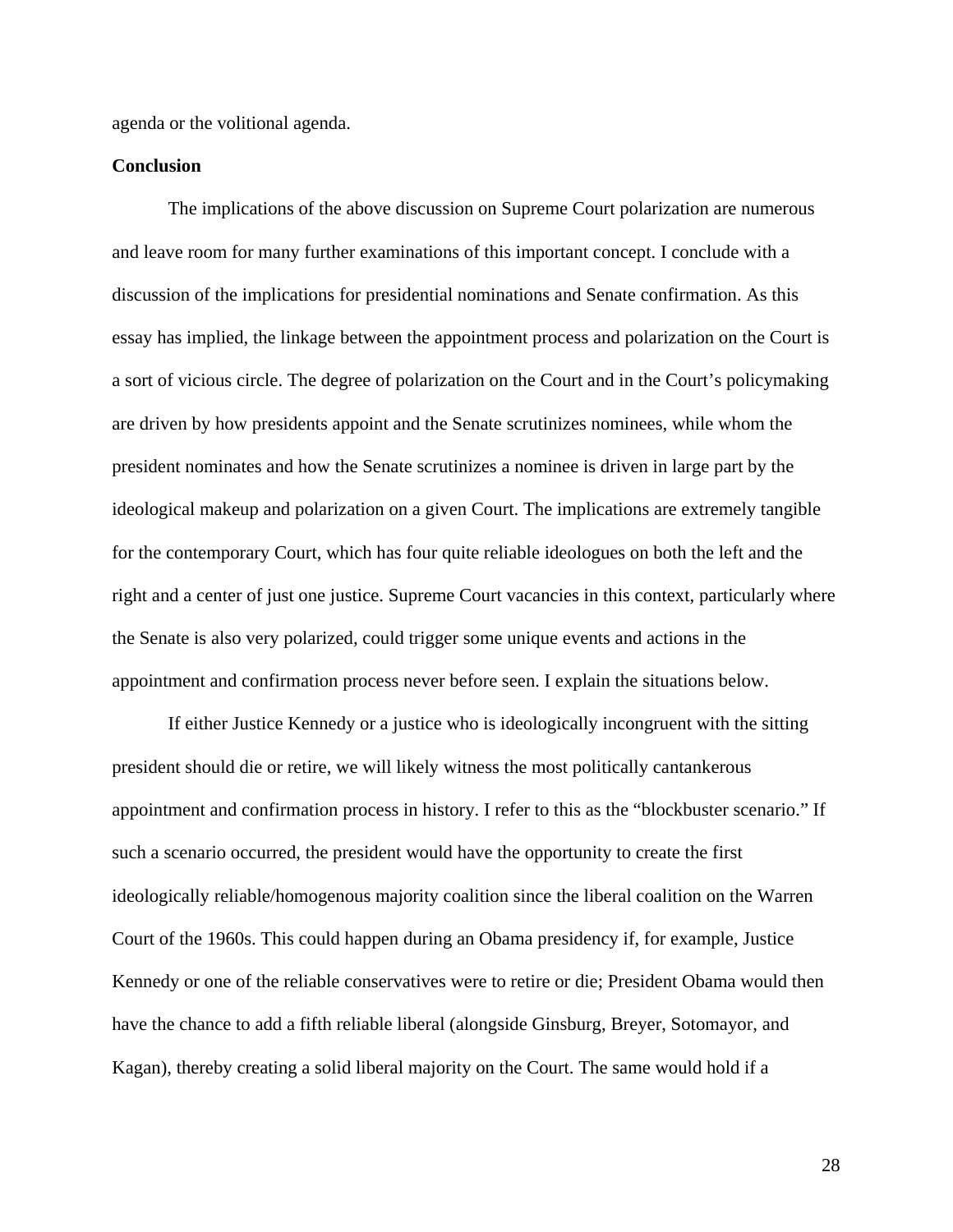Republican succeeds President Obama and Justice Kennedy or a liberal justice dies or retires. And as a matter of fact, the blockbuster scenario is actually guaranteed to occur because Justice Kennedy will have to vacate (via retirement or death) at some point. He will most likely strategically retire during a Republican administration (if he does not die before that, either during a Republican or Democratic administration), at which point a Republican president would have the opportunity to create a reliably conservative majority (alongside Roberts, Scalia, Thomas, and Alito). Given the nature of polarization on the Court at this point, the long-term ideological make-up of the Court and the nature of its policymaking will be extremely sensitive to which justice dies or retires and whether the justice who vacates is ideologically incongruent with the president.

No matter how this blockbuster scenario should occur, several additional factors will come into play: (1) whether the president's party controls the Senate; (2) whether the minority party would filibuster a president's nominee (in the event that the president's party controls the Senate); and (3) whether the majority party would use the "nuclear option" to rule out a filibuster and force a majority vote (in the case where the president's party controls the Senate).

Consider first the scenario where the president's party controls the Senate. Under this condition, the president will surely feel emboldened to nominate an ideologically reliable individual. The minority party in the Senate would certainly observe that the president would have the ability to create a solid majority voting bloc on the Court, and it would likely be tempted to filibuster the nominee in order to send a clear signal to the president to nominate someone more moderate. Thus, the next question is whether the majority party would invoke the "nuclear option," which would eliminate the possibility of a filibuster, force a simple majority vote, and ensure that the president's nominee secures a seat on the Court, thereby creating an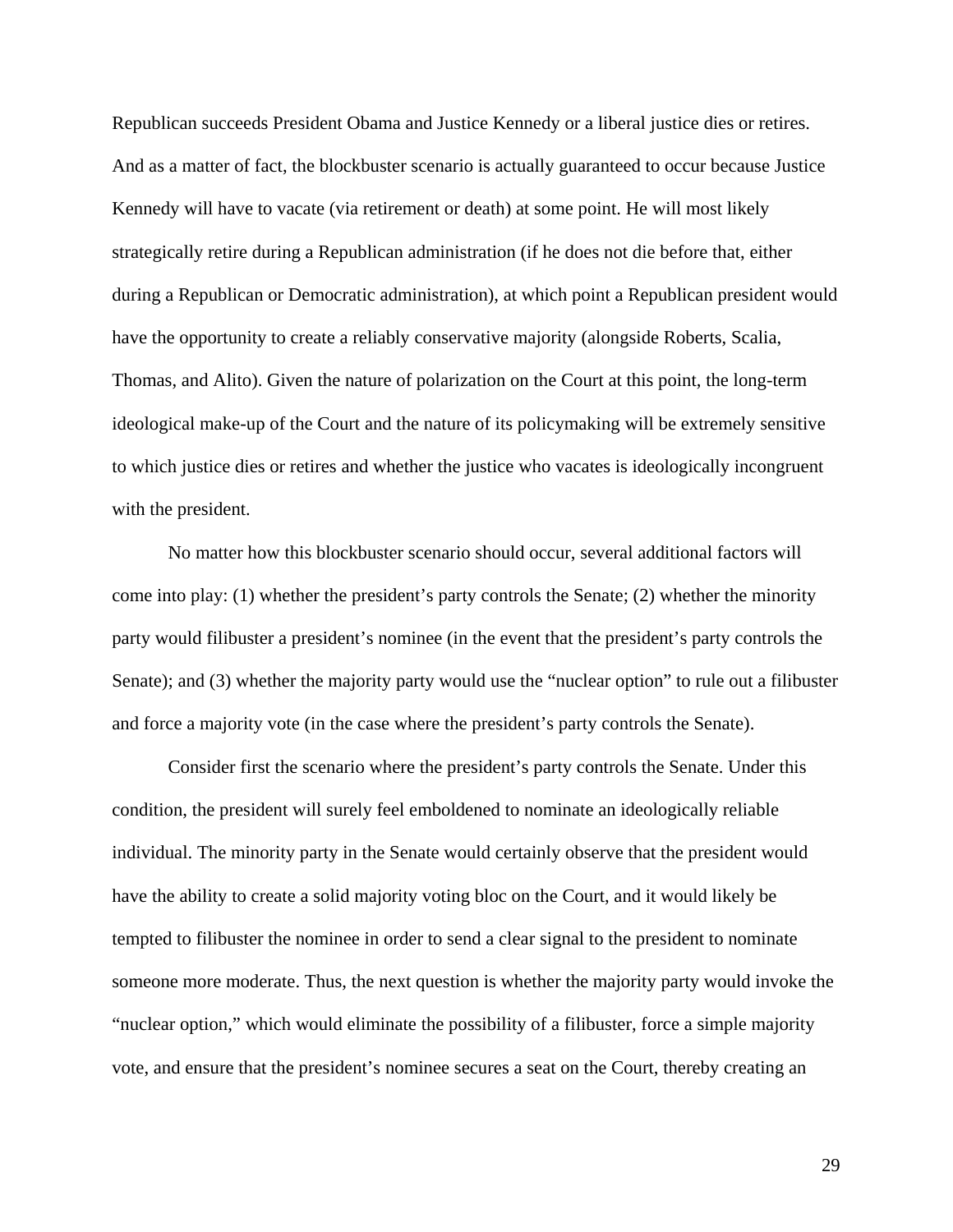ideologically congruent and reliable majority coalition on the Court. In November 2013, Senate Majority Leader Harry Reid and the Democrats invoked the nuclear option to eliminate filibusters for most presidential nominations to the executive branch and the federal judiciary, *except for the Supreme Court*. Under this scenario, then, a war in the Senate would ensue over whether to eliminate the filibuster for Supreme Court nominations, as surely the minority would strongly consider the option of filibustering the president's nominee in this situation. This scenario, then, would bring to light all of the consequences of polarization across branches of government—in the Senate, between the Senate and the president, and pertaining to the Supreme Court.

Consider next the scenario where the president's party does not control the Senate. This process would be slightly more politically tame because in the Senate, the filibuster option would be off the table. Moreover, the president would be forced to back away from appointing a rocksolid, ideologically reliable nominee. The president would be constrained to nominate an individual who could secure at least 51 votes from the opposite party. This is a tall task indeed in an increasingly polarized Senate, and it would likely mean that the president would have to appoint a more moderate nominee. We have actually not seen a nomination and confirmation process under divided party control of the president and Senate since President George H.W. Bush nominated Clarence Thomas. The last six appointments (Ginsburg, Breyer, Roberts, Alito, Sotomayor, and Kagan) have occurred under unified party control of the president and Senate. And all have yielded quite reliable ideologues. With the Republicans regaining control of the Senate as a result of the 2014 midterm elections, this scenario could occur during the last two years of President Obama's time in office. Of course, appointments in the last two years have typically spelled trouble for the president (e.g., (Epstein et al. 2006), leaving him or her in a very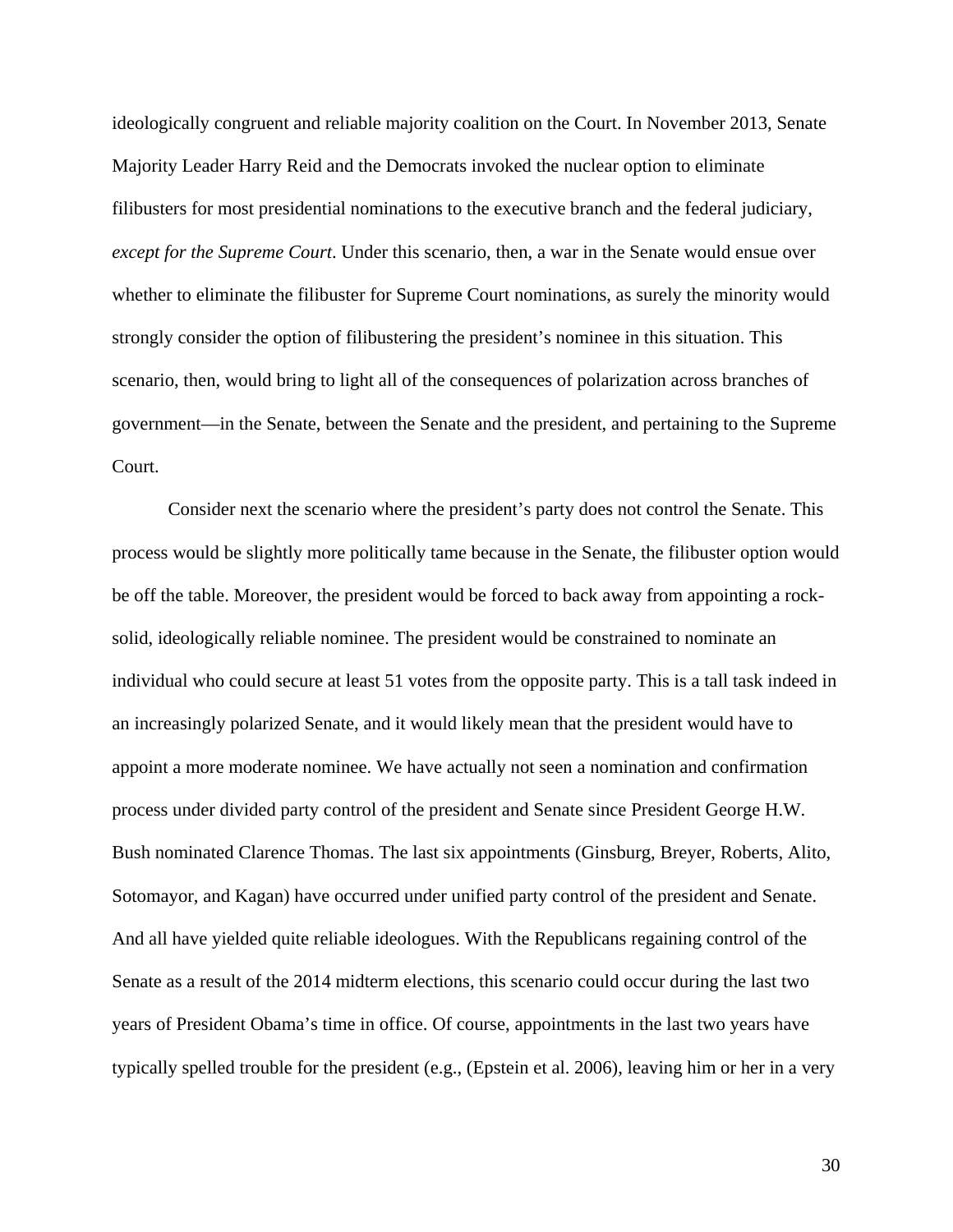weak position where the Senate has an incentive to delay the process and wait until the next presidential election after which a more like-minded president may be elected.

I conclude by returning to the vicious circle between appointments and polarization on the Court. As this essay has made clear, the consequences of increasing polarization on the Court with a center of one and reliable ideologues on the left and right will be quite substantial for the next Supreme Court appointment process, particularly under the "blockbuster scenario" described above. Depending on which justice leaves and why (strategic retirement, death, nonstrategic retirement due to health concerns), the next membership change could be extremely consequential for the long-term trajectory of Supreme Court policymaking. In the blockbuster scenario with unified party control of the presidency and Senate and the elimination of the filibuster, the president could secure the first ideologically homogenous majority voting bloc since the Warren Court of the 1960s. The center would disappear altogether, but the question remains whether a sitting justice would step up and fill in the center gap, akin to how Justice O'Connor moved toward the center in the early to mid-1990s.

If the center does indeed disappear and the Court contains an ideologically homogenous majority voting bloc, we will witness the most polarized Court in history, a Court that would be substantially more polarized than the Court of 2014 with a center of one. Recall that with a bifurcated agenda (Pacelle 1991; Corley, Steigerwalt, and Ward 2013), the Court would still likely maintain consensual decision making in cases where institutional maintenance concerns are prominent, i.e., the exigent agenda. But a significantly more polarized Court could potentially alter the dynamics of case selection at the certiorari stage as well. It is clear that within the volitional agenda, a completely polarized Court with no center would be extremely consequential for the shape of policymaking, where an ideologically homogenous majority voting bloc could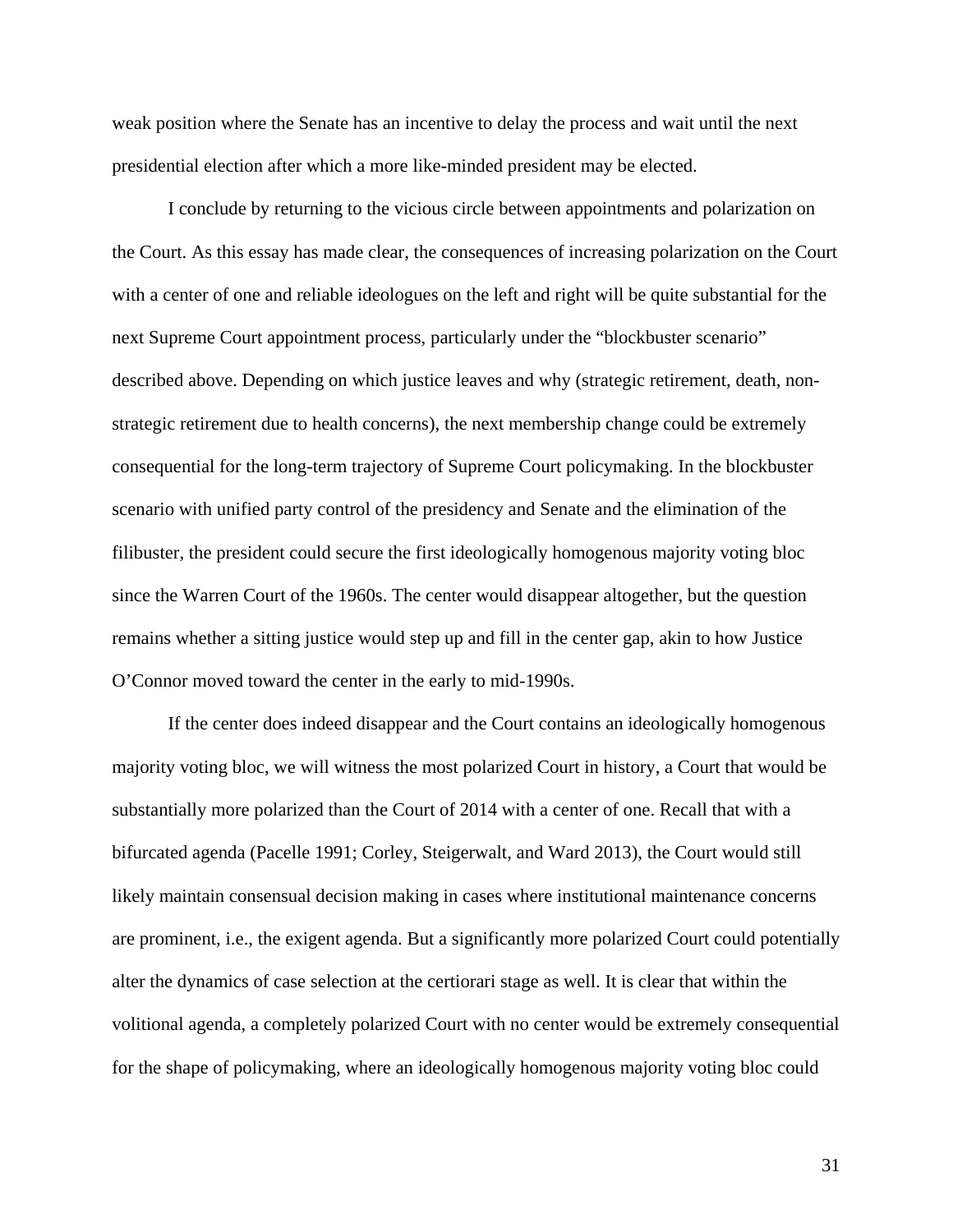simply run the table on hot-button legal-political issues. We would likely see more extreme policy outputs, providing a deviation from the patterns of moderation in Figure 3. What is most stunning is that this extreme polarization scenario just discussed will be triggered by just *one* membership change on the Court, a change that could occur as the result of chance (e.g., death) or the strategic retirement of Justice Kennedy.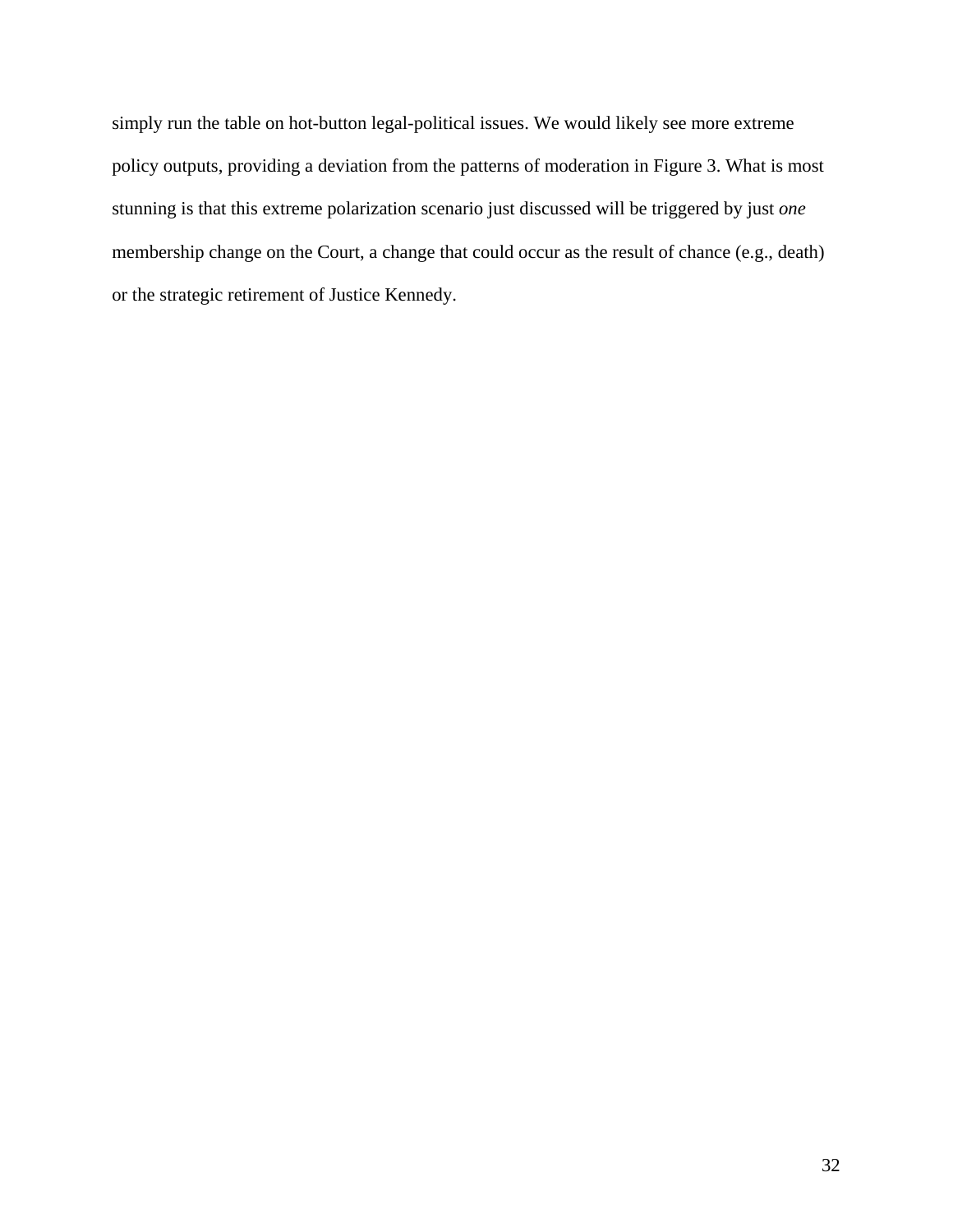### References

- Abramowitz, Alan I., and Kyle L. Saunders. 2008. "Is Polarization a Myth?" *Journal of Politics* 70(2): 542-55.
- Bailey, Michael A., and Forrest Maltzman. 2008. "Does Legal Doctrine Matter? Unpacking Law and Policy Preferences on the US Supreme Court." *American Political Science Review* 102(3): 369-84.
- Bartels, Brandon L. 2009. "The Constraining Capacity of Legal Doctrine on the U.S. Supreme Court." *American Political Science Review* 103(3): 474-95.
- Bartels, Brandon L., and Christopher D. Johnston. 2013. "On the Ideological Foundations of Supreme Court Legitimacy in the American Public." *American Journal of Political Science* 57(1): 184-99.
- Baum, Lawrence. 2012. *The Supreme Court.* 11th ed. Washington, DC: CQ Press.
- Bond, Jon R., and Richard Fleisher. 2000. *Polarized Politics: Congress and the President in the Partisan Era.* Washington, DC: CQ Press.
- Caldeira, Gregory A., Marie Hojnacki, and John R. Wright. 2000. "The Lobbying Activities of Organized Interests in Federal Judicial Nominations." *The Journal of Politics* 62(1): 51-69.
- Caldeira, Gregory A., and John R. Wright. 1998. "Lobbying for Justice: Organized Interests Supreme Court Nominations, and United States Senate." *American Journal of Political Science* 42(2): 499-523.
- Clark, Tom S. 2009. "Measuring Ideological Polarization on the United States Supreme Court." *Political Research Quarterly* 62(1): 146-57.
- Corley, Pamela C., Amy Steigerwalt, and Artemus Ward. 2013. *The Puzzle of Unanimity: Consensus on the United States Supreme Court.* Stanford, CA: Stanford University Press.
- Dahl, Robert A. 1957. "Decision-Making in a Democracy: The Supreme Court as a National Policy-Maker." *Journal of Public Law* 6(2): 279-95.
- Devins, Neal, and Lawrence Baum. 2014. "Split Definitive: How Party Polarization Turned the Supreme Court into a Partisan Court." *William & Mary Law School Research Paper, No. 09-276*.

Epstein, Lee, and Jack Knight. 1998. *The Choices Justices Make.* Washington, DC: CQ Press.

Epstein, Lee, René Lindstädt, Jeffrey A. Segal, and Chad Westerland. 2006. "The Changing Dynamics of Senate Voting on Supreme Court Nominees." *Journal of Politics* 68(2): 296- 307.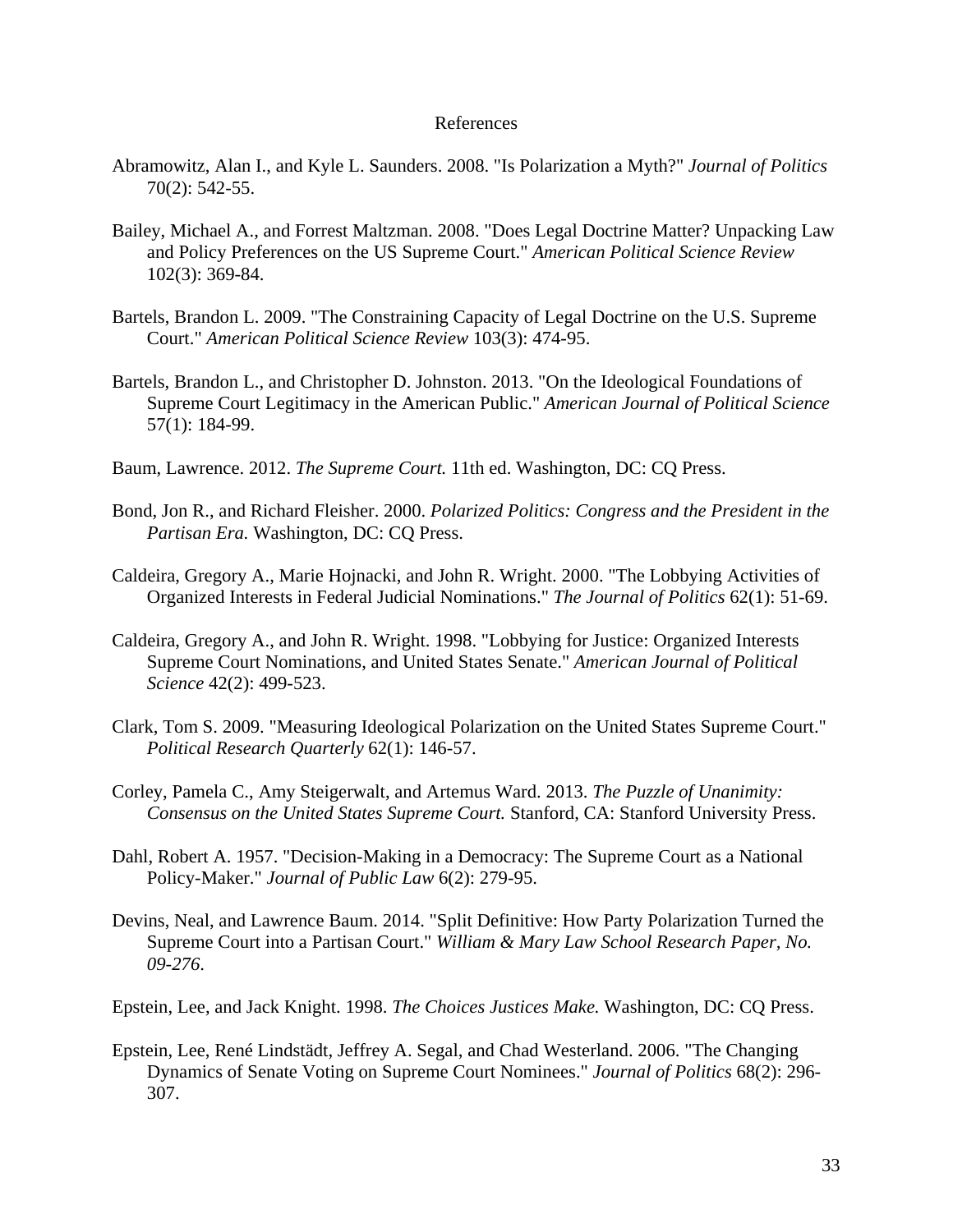- Epstein, Lee, and Jeffrey A. Segal. 2000. "Measuring Issue Salience." *American Journal of Political Science* 44(1): 66-83.
- Epstein, Lee, and Jeffrey A. Segal. 2005. *Advice and Consent: The Politics of Judicial Appointments.* New York, NY: Oxford University Press.
- Fiorina, Morris P., Samuel J. Abrams, and Jeremy C. Pope. 2006. *Culture War? The Myth of a Polarized America.* 2nd ed. New York, NY: Pearson Longman.
- Kramer, Larry D. 2004. *The People Themselves: Popular Constitutionalism and Judicial Review.* New York, NY: Oxford University Press.
- Maltzman, Forrest, James F. Spriggs II, and Paul J. Wahlbeck. 2000. *Crafting Law on the Supreme Court: The Collegial Game.* New York, NY: Cambridge University Press.
- Martin, Andrew D., and Kevin M. Quinn. 2002. "Dynamic Ideal Point Estimation Via Markov Chain Monte Carlo for the US Supreme Court, 1953–1999." *Political Analysis* 10(2): 134- 53.
- McCarty, Nolan, Keith T. Poole, and Howard Rosenthal. 2006. *Polarized America: The Dance of Ideology and Unequal Riches.* Cambridge, MA: MIT Press.
- McGuire, Kevin T., and James A. Stimson. 2004. "The Least Dangerous Branch Revisited: New Evidence on Supreme Court Responsiveness to Public Preferences." *Journal of Politics* 66(4): 1018-35.
- Mishler, William, and Reginald S. Sheehan. 1993. "The Supreme Court as a Countermajoritarian Institution? the Impact of Public Opinion on Supreme Court Decisions." *American Political Science Review* 87(1): 87-101.
- Moraski, Bryon J., and Charles R. Shipan. 1999. "The Politics of Supreme Court Nominations: A Theory of Institutional Constraints and Choices." *American Journal of Political Science* 43(4): 1069-95.
- Pacelle, Richard L. 1991. *The Transformation of the Supreme Court's Agenda: From the New Deal to the Reagan Administration.* Boulder, CO: Westview Press.
- Perry, H. W. 1991. *Deciding to decide: agenda setting in the United States Supreme Court.* Cambridge, MA: Harvard University Press.
- Poole, Keith T., and Howard Rosenthal. 1984. "The Polarization of American Politics." *The Journal of Politics* 46(4): 1061-79.
- Richards, Mark J., and Herbert M. Kritzer. 2002. "Jurisprudential Regimes in Supreme Court Decision Making." *American Political Science Review* 96(2): 305-20.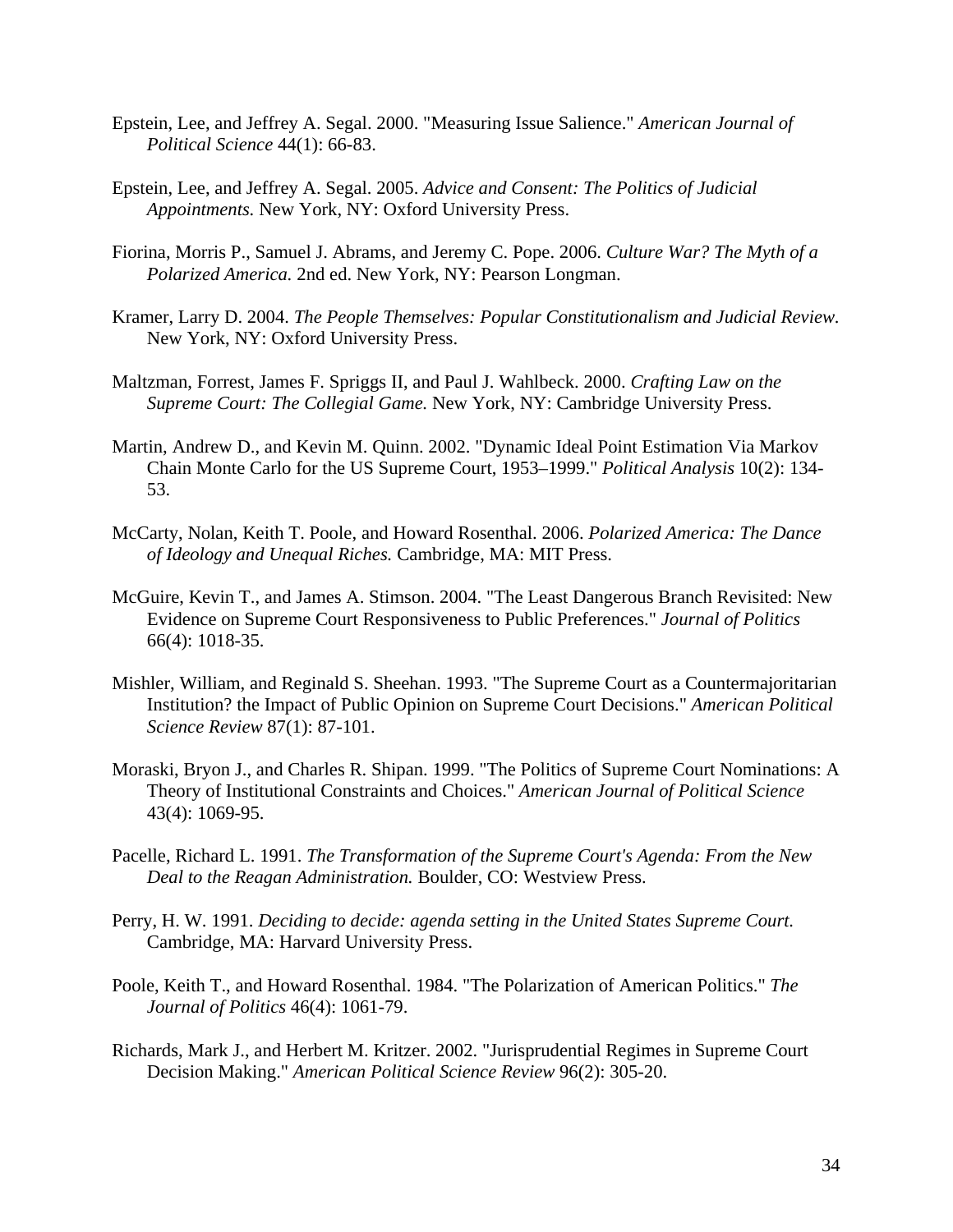- Rohde, David W. 1991. *Parties and Leaders in the Postreform House.* Chicago, IL: University of Chicago Press.
- Rosen, Jeffrey. 2007. "Roberts' Rules." *The Atlantic* January/February http://www.theatlantic.com/magazine/archive/2007/01/robertss-rules/305559/.
- Schlesinger, Joseph A. 1985. "The New American Political Party." *American Political Science Review* 79(4): 1152-69.
- Segal, Jeffrey A., and Harold J. Spaeth. 2002. *The Supreme Court and the Attitudinal Model Revisited.* New York, NY: Cambridge University Press.
- Segal, Jeffrey A., Chad Westerland, and Stefanie A. Lindquist. 2011. "Congress, the Supreme Court, and Judicial Review: Testing a Constitutional Separation of Powers Model." *American Journal of Political Science* 55(1): 89-104.
- Spaeth, Harold J., Sara C. Benesh, Lee Epstein, Andrew D. Martin, Jeffrey A. Segal, and Theodore J. Ruger. 2013. "The Supreme Court Database, Version 2013 Release 01." http://supremecourtdatabase.org (April 25, 2014).
- Spiller, Pablo T., and Rafael Gely. 1992. "Congressional Control Or Judicial Independence: The Determinants of U.S. Supreme Court Labor-Relations Decisions, 1949-1988." *RAND Journal of Economics* 23(4): 463-92.
- Tushnet, Mark. 1999. *Taking the Constitution Away from the Courts.* Princeton, NJ: Princeton University Press.
- Woodward, Bob, and Scott Armstrong. 1979. *The Brethren: Inside the Supreme Court.* New York, NY: Simon and Schuster.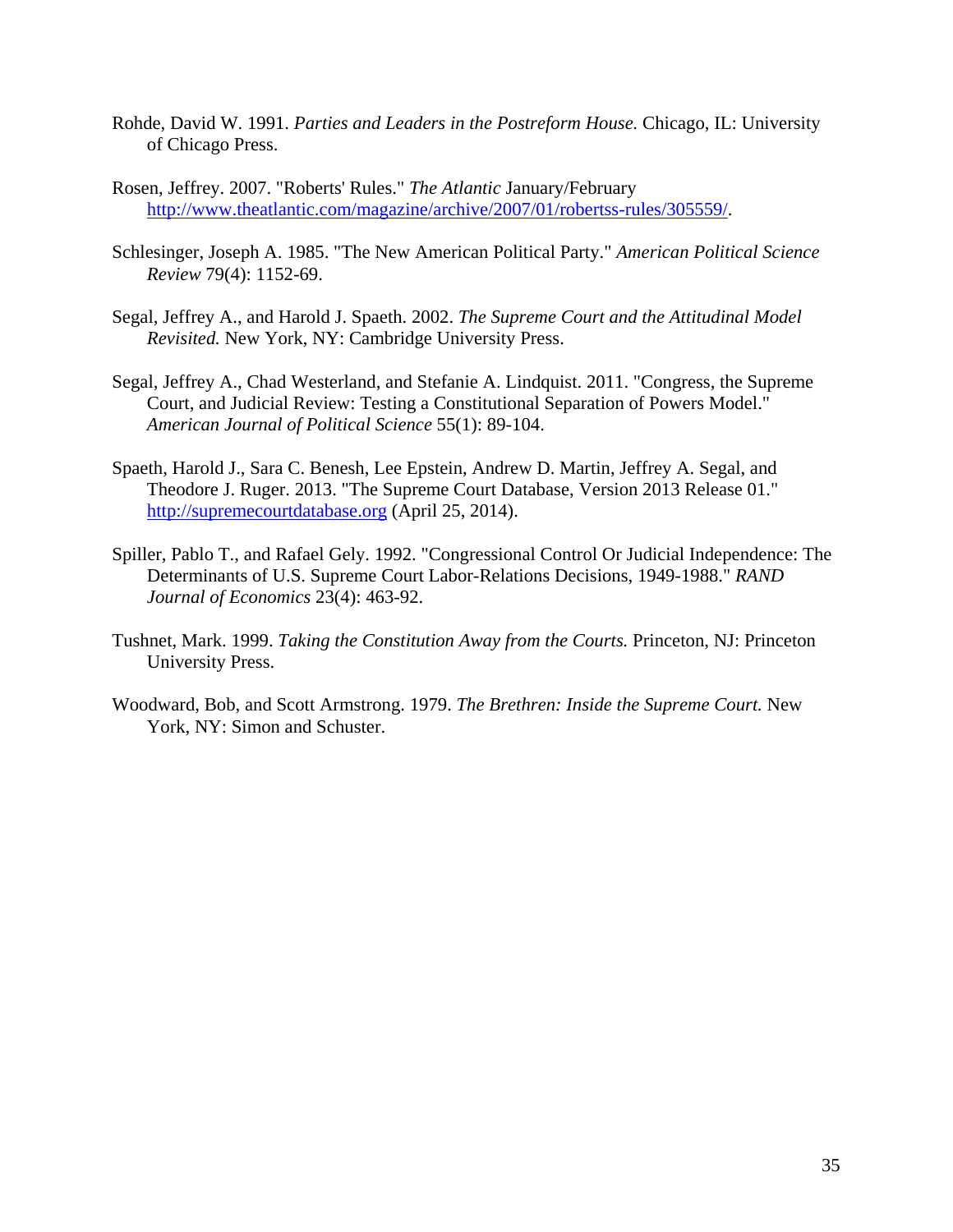

## **Figure 1: Justices' Proportions of Majority Votes for Liberal and Conservative Outcomes in Close Votes**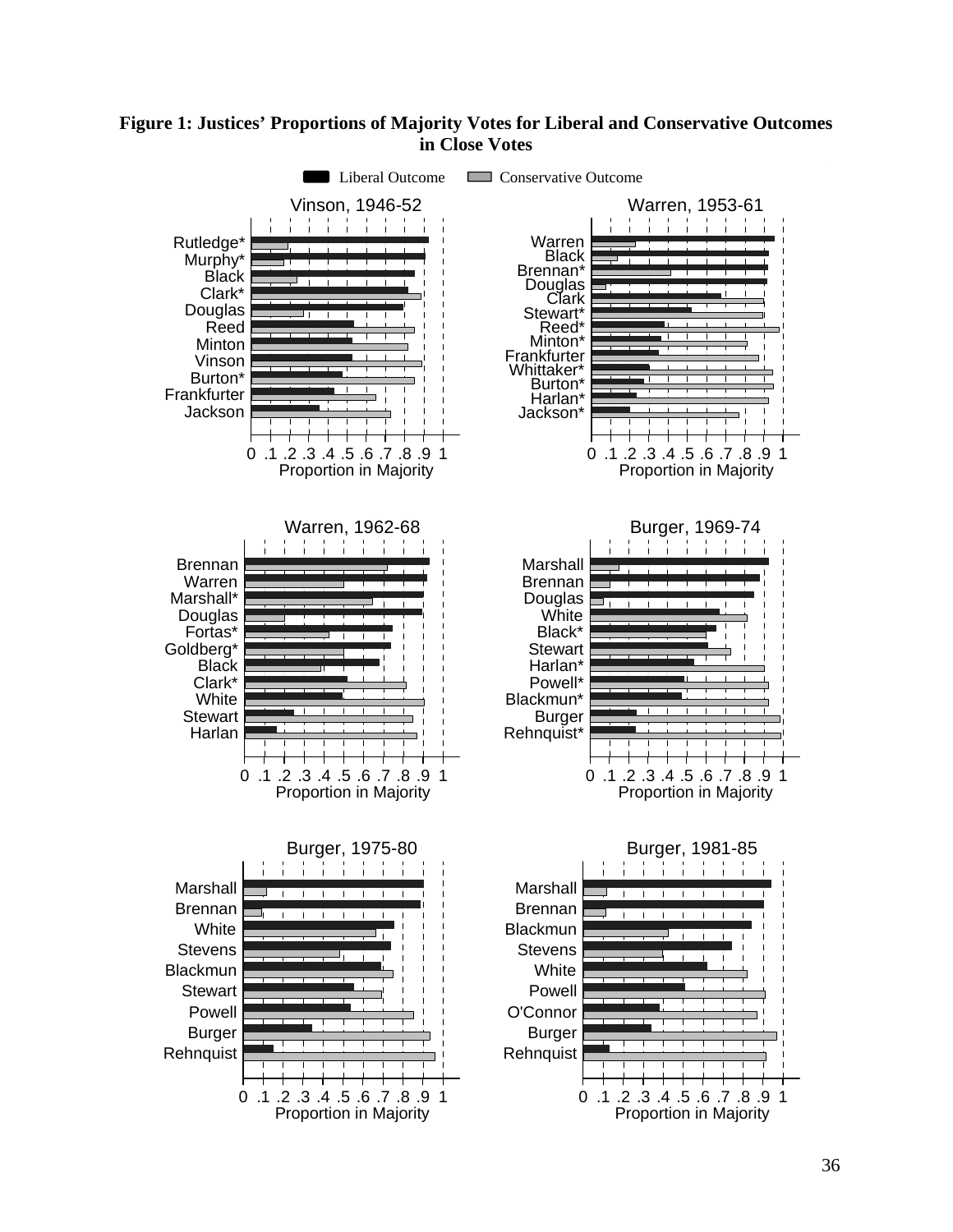

# **Figure 1 (Continued)**

**Note**: Asterisks indicate that a justice did not serve during the entire time span. Recall that years above are reporetd in the Court's terms, which begin in October of the term year and end in September of the following year. Time periods within which there were membership changes are reported below. "beg." = begins; "d." = died; and "r."= retired.

Vinson: Clark (beg. 8/49) replaced Murphy (d. 7/49); Minton (beg. 10/49) replaced Rutledge (d. 9/49) Warren 1953-61: Warren (beg. 10/53) replaced Vinson (d. 9/53); Harlan (3/55) replaced Jackson (d. 10/54); Brennan (beg. 10/56) replaced Minton (10/56); Whittaker (beg. 3/57) replaced Reed (r. 2/57) ; Stewart (10/58) replaced Burton (10/58)

Warren 1962-68: White (beg. 4/62) replaced Whittaker (3/62); Goldberg (r. 10/62) replaced Frankfurter (r. 8/62); Fortas (beg. 10/65) replaced Goldberg (be. 7/65); Marshall (beg. 10/67) replaced Clark (r. 6/67).

Burger 1969-74: Burger (beg. 6/69) replaced Warren (r. 6/69); Blackmun (beg. 6/70) replaced Fortas (r. 5/69); Powell (beg. 1/72) replaced Black (r. 9/71); Rehnquist (beg. 1/72) replaced Harlan (r. 9/71).

Rehnquist 1986-93: Scalia (beg. 9/86) replaced Burger (r. 9/86) [Rehnquist replaced Burger as Chief Justice, but Scalia's entrance was due to Burger's vacancy.]; Kennedy (beg. 2/88) replaced Powell (r. 6/87); Souter (beg. 10/90) replaced Brennan (r. 7/90); Thomas (10/91) replaced Marshall (r. 10/90); Ginsburg (beg. 8/93) replaced White (r. 6/93).

Roberts 2005-2012: Roberts (beg. 9/05) replaced Rehnquist (d. 9/05); Alito (1/06) replaced O'Connor (r. 1/06); Sotomayor (beg. 9/09) replaced Souter (r. 6/09); Kagan (beg. 8/10) replaced Stevens (r. 6/10).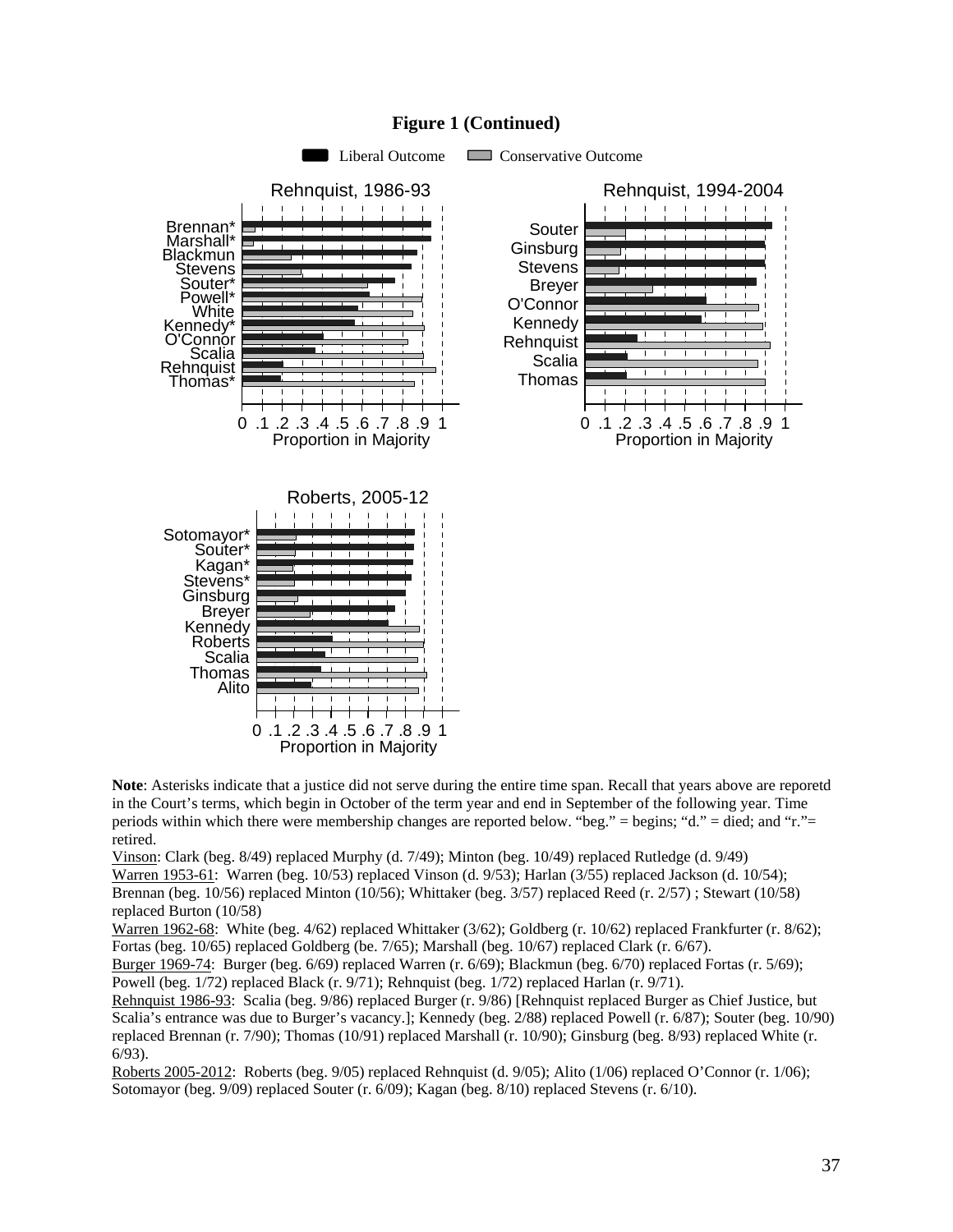

**Figure 2: Justices' Swing Capacities: Absolute Difference Between Proportion of Liberal Majority Votes and Conservative Majority Votes**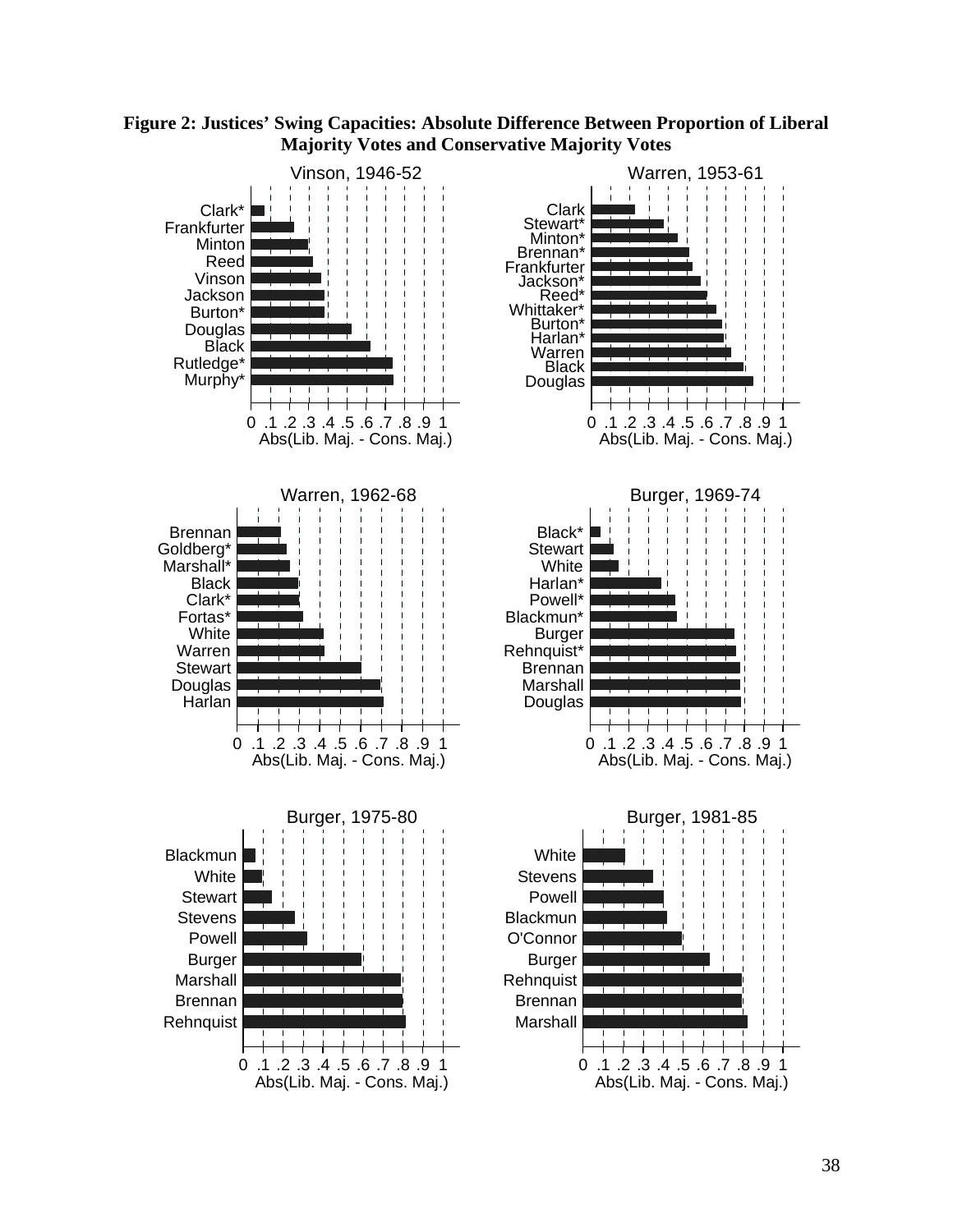

**Note**: Asterisks indicate that a justice did not serve during the entire time span. Recall that years above are reporetd in the Court's terms, which begin in October of the term year and end in September of the following year. Time periods within which there were membership changes are reported below. "beg." = begins; "d." = died; and "r."= retired.

Vinson: Clark (beg. 8/49) replaced Murphy (d. 7/49); Minton (beg. 10/49) replaced Rutledge (d. 9/49) Warren 1953-61: Warren (beg. 10/53) replaced Vinson (d. 9/53); Harlan (3/55) replaced Jackson (d. 10/54); Brennan (beg. 10/56) replaced Minton (10/56); Whittaker (beg. 3/57) replaced Reed (r. 2/57) ; Stewart (10/58) replaced Burton (10/58)

Warren 1962-68: White (beg. 4/62) replaced Whittaker (3/62); Goldberg (r. 10/62) replaced Frankfurter (r. 8/62); Fortas (beg. 10/65) replaced Goldberg (r. 7/65); Marshall (beg. 10/67) replaced Clark (r. 6/67).

Burger 1969-74: Burger (beg. 6/69) replaced Warren (r. 6/69); Blackmun (beg. 6/70) replaced Fortas (r. 5/69); Powell (beg. 1/72) replaced Black (r. 9/71); Rehnquist (beg. 1/72) replaced Harlan (r. 9/71).

Rehnquist 1986-93: Scalia (beg. 9/86) replaced Burger (r. 9/86) [Rehnquist replaced Burger as Chief Justice, but Scalia's entrance was due to Burger's vacancy.]; Kennedy (beg. 2/88) replaced Powell (r. 6/87); Souter (beg. 10/90) replaced Brennan (r. 7/90); Thomas (10/91) replaced Marshall (r. 10/90); Ginsburg (beg. 8/93) replaced White (r. 6/93).

Roberts 2005-2012: Roberts (beg. 9/05) replaced Rehnquist (d. 9/05); Alito (1/06) replaced O'Connor (r. 1/06); Sotomayor (beg. 9/09) replaced Souter (r. 6/09); Kagan (beg. 8/10) replaced Stevens (r. 6/10).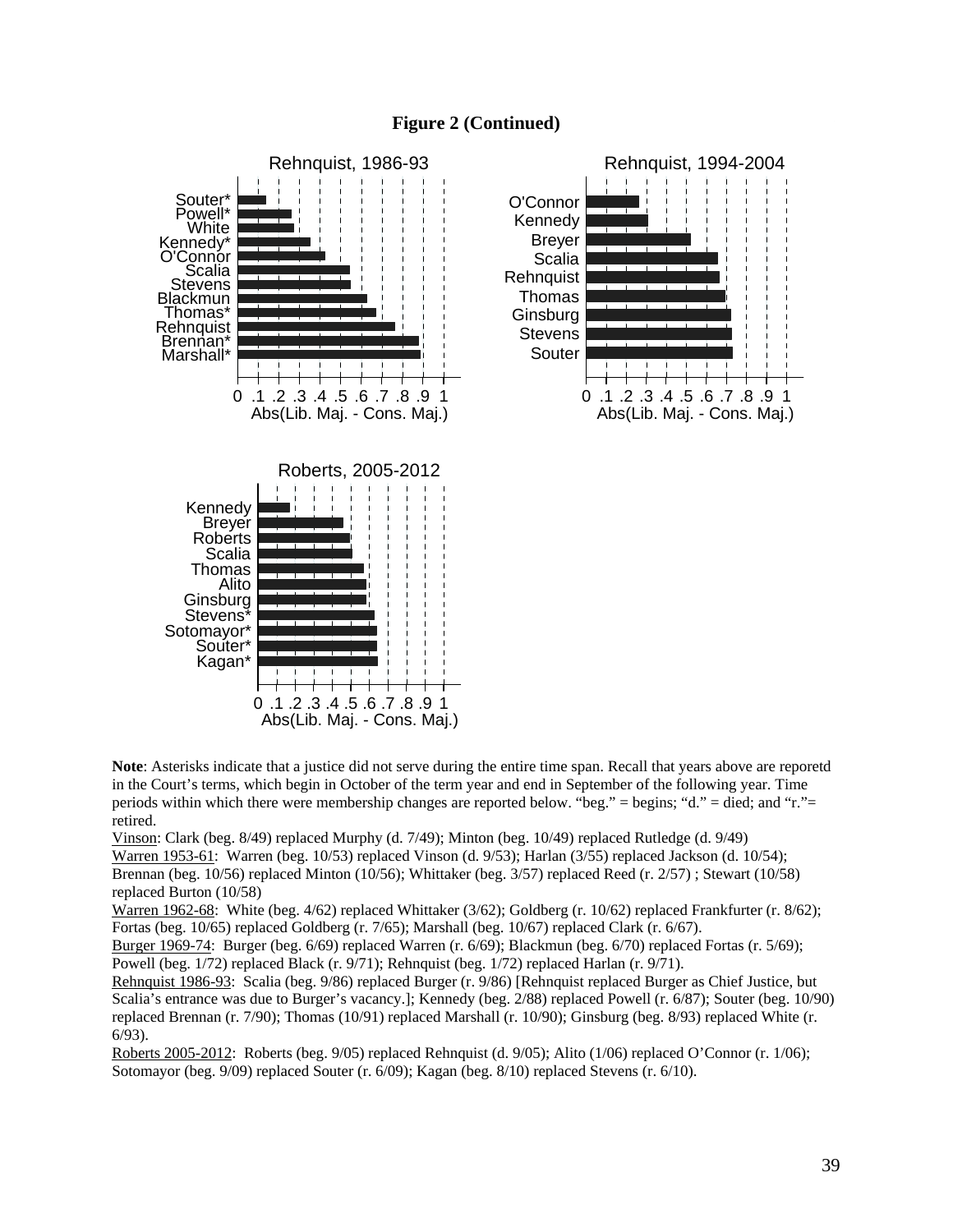

**Figure 3: Supreme Court Liberalism, 1946-2012 Terms** 

**Note**: In each graph, the dots represent the percentage of liberal rulings in each term. The solid line is a nonparametric lowess smoother that gives a sense of the pattern over time.